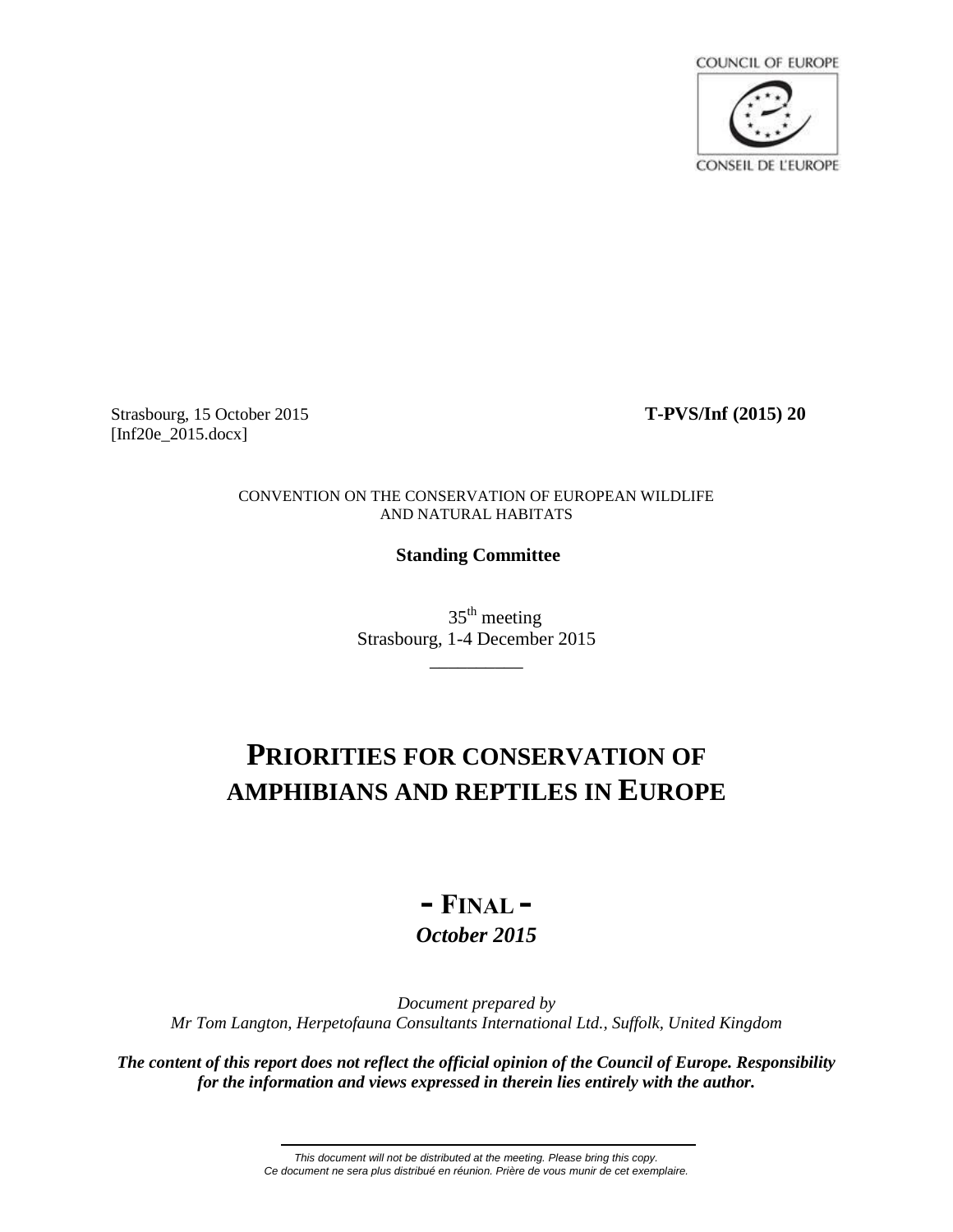## **TABLE OF CONTENTS**

| 1. |                                                                        |  |
|----|------------------------------------------------------------------------|--|
| 2. |                                                                        |  |
|    |                                                                        |  |
|    |                                                                        |  |
|    |                                                                        |  |
|    |                                                                        |  |
| 3. |                                                                        |  |
| 4. |                                                                        |  |
| 5. | <b>INITIAL PRIORITY ACTIONS SELECTED FOR THE BERN CONVENTION GROUP</b> |  |
|    |                                                                        |  |
|    |                                                                        |  |
|    |                                                                        |  |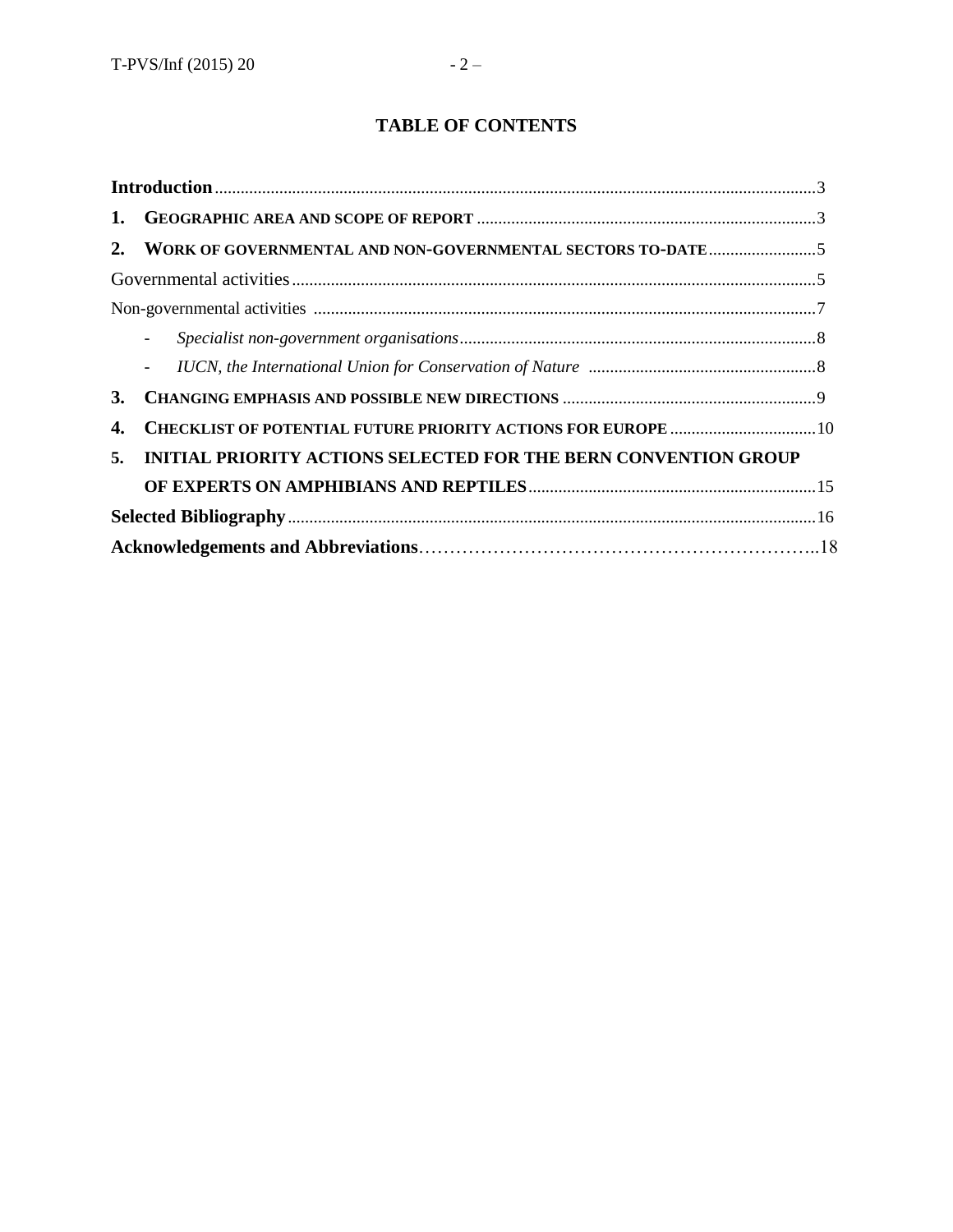#### **INTRODUCTION**

#### **1. GEOGRAPHIC AREA AND SCOPE OF REPORT**

There has been significant emphasis on amphibians and reptiles (herpetofauna) by the Council of Europe (CoE) and the Bern Convention from its inception. They have been subject to a relatively high level of attention at the annual Meetings of the Standing Committee (MSC). This reflects both their sensitivity to changing landscapes and, as with birds and some mammals, concerns raised by the public and the growing non- governmental organisations (NGO) to the continued, sometimes rapid declines of vertebrate animals and their habitats. One small group of reptiles; sea turtles have seen a particularly high level of activity within the Bern Convention. They may require a separate analysis in the determination of any new priorities, although aspects of this report will apply to them.

In 2010, the Biogeographical Regions map, prepared for European Union (EU) NATURA 2000 programme was extended and endorsed by the Bern Convention<sup>1</sup>. It included the additional area making up the CoE Emerald Network Area of Special Conservation Interest. This provided a more complete European perspective, covering more or less the biogeographic Western Palaearctic, omitting North Africa and territories south of Turkey, but including Cyprus.

Both the EU and CoE administrative areas have increased their membership over the last ten years or so. EU enlargement has seen eight Member States (MS); Czech Republic, Estonia, Hungary, Latvia, Lithuania, Poland, Slovakia, and Slovenia, plus two Mediterranean countries; Malta and Cyprus joining in 2004. Romania and Bulgaria, acceded in 2007 and Croatia in 2013, increasing the size of the EU area by around 25 %. Since 2004 a number of countries have joined the Bern Convention; Armenia and Serbia (2008), Bosnia and Herzegovina (2009) Montenegro and Georgia (2010), Belarus (2013). The joining of these countries offers exciting new opportunities for international collaboration and know-how sharing for the betterment of herpetofauna protection and nature conservation in general.

In terms of historic emphasis, generally, following prioritisation of species richness and endemism, the larger sized south Europe territories (110K sq.km +), of Turkey, Spain, Italy and Greece have more than 80 species/taxa (amphibians and reptiles combined) and have received most attention. Medium sized territories (50-100K sq. km) of Serbia and Armenia have about 60 or more species/taxa and of those sized under 50K sq.km; Azerbaijan, Montenegro, Albania and "the former Yugoslav Republic of Macedonia" all have over 50 species/taxa. Many of these countries joining the Bern Convention relatively recently have high herpetofauna species richness for Europe. This is not withstanding that the importance of low species richness being fully recognised by the Bern Convention and that (as the sum of their genetic parts) taxa at the edge of their range are of equal importance to those at their core.

This report refers to past Bern Convention activities and it's Group of Experts on Amphibians and Reptiles (GoE AR), together with the broader initiatives, both of CoE and the Bern Convention, other Conventions and regional bodies. This includes the EU and the work of the European Commission (EC) in addition to that of individual countries.

This review of priorities takes account of the work of, or closely relating to the substantial efforts of the Bern Convention GoE AR 1990-2006, including its meetings and international seminars<sup>2</sup>. It reflects some of the major multi-disciplinary Bern Convention activities involving herpetofauna as a component<sup>3</sup>. It reviews of the activities of the Bern Convention, including the Groups of Experts and general strategic development papers and those concerning relationships with other Conventions and legally binding

 $1$  T-PVS/PA (2010) 14

<sup>2</sup> T-PVS (1990) 22, T-PVS (1992) 27, T-PVS (1993) 34, T-PVS (1994) 19, T-PVS (1995) 26, T-PVS (1996) 50, T-PVS/Rept (1998), T-PVS (2003) 18, T-PVS (2006) 6

<sup>3</sup> for example: The Pan-European Ecological Network: taking stock. Nature and Environment, No. 146. 2007, Climate change: T-PVS/Inf (2008) 11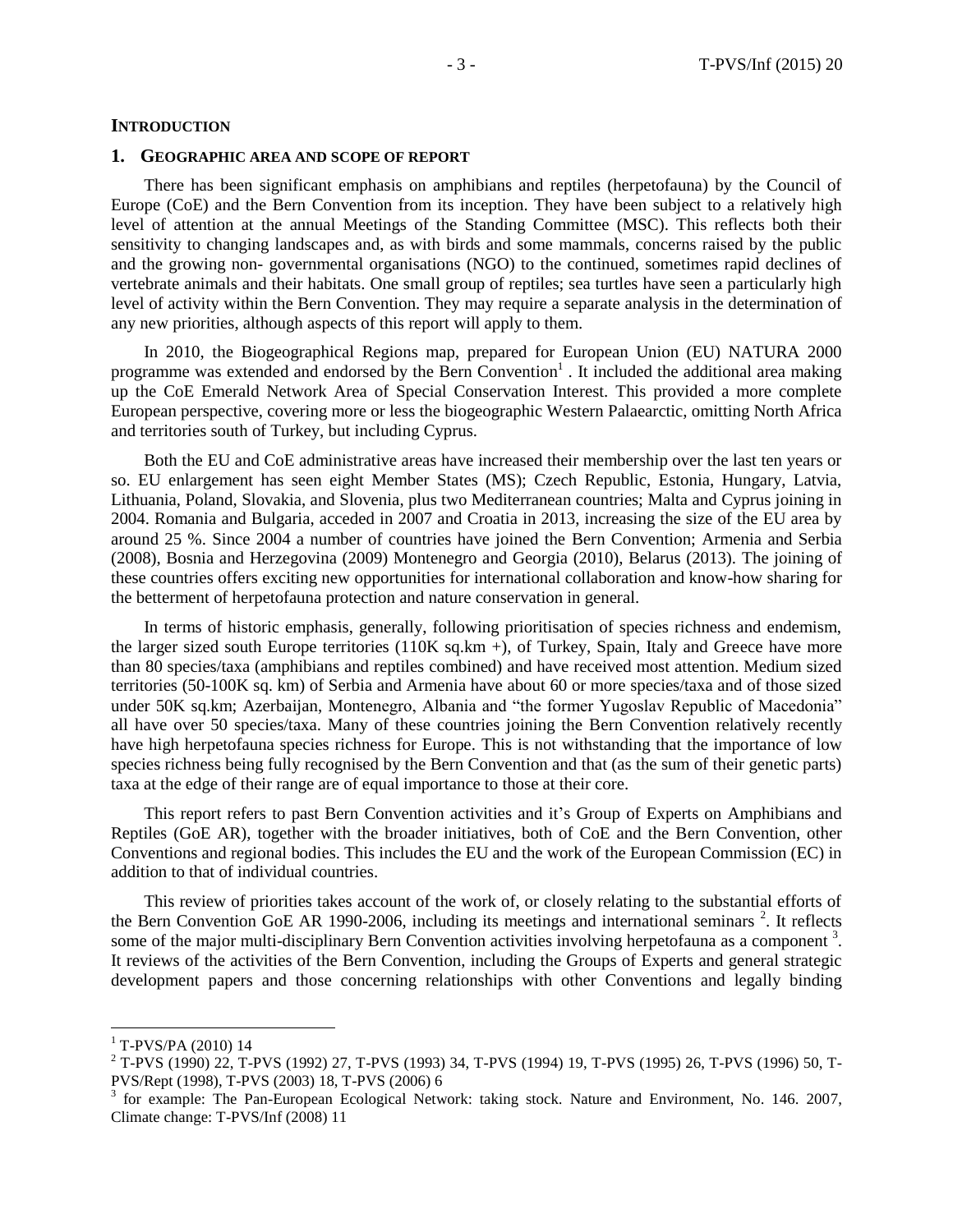| <b>Herp</b> | Large size territories        | <b>Medium size territories</b> |            | <b>Small size territories</b> |    |
|-------------|-------------------------------|--------------------------------|------------|-------------------------------|----|
| spp.        | 110,000-670,000 sq.km         | 50,000-100,000 sq.km           |            | 1,000-50,000 sq. km           |    |
| richness    |                               |                                |            |                               |    |
| <b>HIGH</b> | Turkey<br>162<br>1984         | Serbia<br>2008                 | 90         | Azerbaijan<br>2000            | 72 |
| 50-170      | 1982<br>Italy<br>95           | 2008<br>Armenia                | 60         | 2010<br>Montenegro            | 56 |
|             | 90<br>1986<br>Spain           | 2010<br>Georgia                | 59         | 53<br>Albania<br>1999         |    |
|             | 1983<br>82<br>Greece          | Croatia<br>2000                | 58         | Republic of Macedonia 1999    | 52 |
|             | 71<br>1990<br>France          | Bosnia and Herzegovina         | 58<br>2009 |                               |    |
|             | 1991<br>52<br><b>Bulgaria</b> | 1982<br>Portugal               | 50         |                               |    |
| <b>MED</b>  | 45<br>1999<br>Ukraine         | 1983<br>Austria                | 35         | Slovenia<br>2000              | 46 |
| 20-49       | 1993<br>43<br>Romania         | Czech Republic                 | 1998<br>32 | Switzerland<br>1982           | 35 |
|             | 1990<br>34<br>Hungary         |                                |            | Slovakia<br>1997              | 31 |
|             | 1985<br>37<br>Germany         |                                |            | Moldova<br>1994               | 26 |
|             | Poland<br>1996<br>26          |                                |            | 1988<br>Cyprus                | 27 |
|             |                               |                                |            | Belgium<br>1990               | 25 |
|             |                               |                                |            | Netherlands<br>1982           | 24 |
|             |                               |                                |            | Denmark<br>1983               | 22 |
|             |                               |                                |            | 1982<br>Luxembourg            | 21 |
| LOW         | Sweden<br>1983<br>19          | 1982<br>Ireland                | 05         | Latvia<br>1997                | 19 |
| $0-20$      | <b>United Kingdom</b><br>1982 | 12                             |            | Lithuania<br>1997             | 18 |
|             | 1986<br>10<br>Norway          |                                |            | 1982<br>Liechtenstein         | 17 |
|             | 09<br>Finland<br>1986         |                                |            | 1992<br>Estonia               | 16 |
|             | $00\,$<br>1993<br>Iceland     |                                |            | Malta<br>1994                 | 09 |
|             |                               |                                |            | Monaco<br>1994                | 06 |
|             |                               |                                |            |                               |    |

*Table 1. Native herpetofauna species richness by relative territory size (sq.km.), per country/CoE Member State (MS). MS with the year of entry into the Bern Convention. Approximate taxa reptile/amphibian species richness, (multiple sources) ranked.*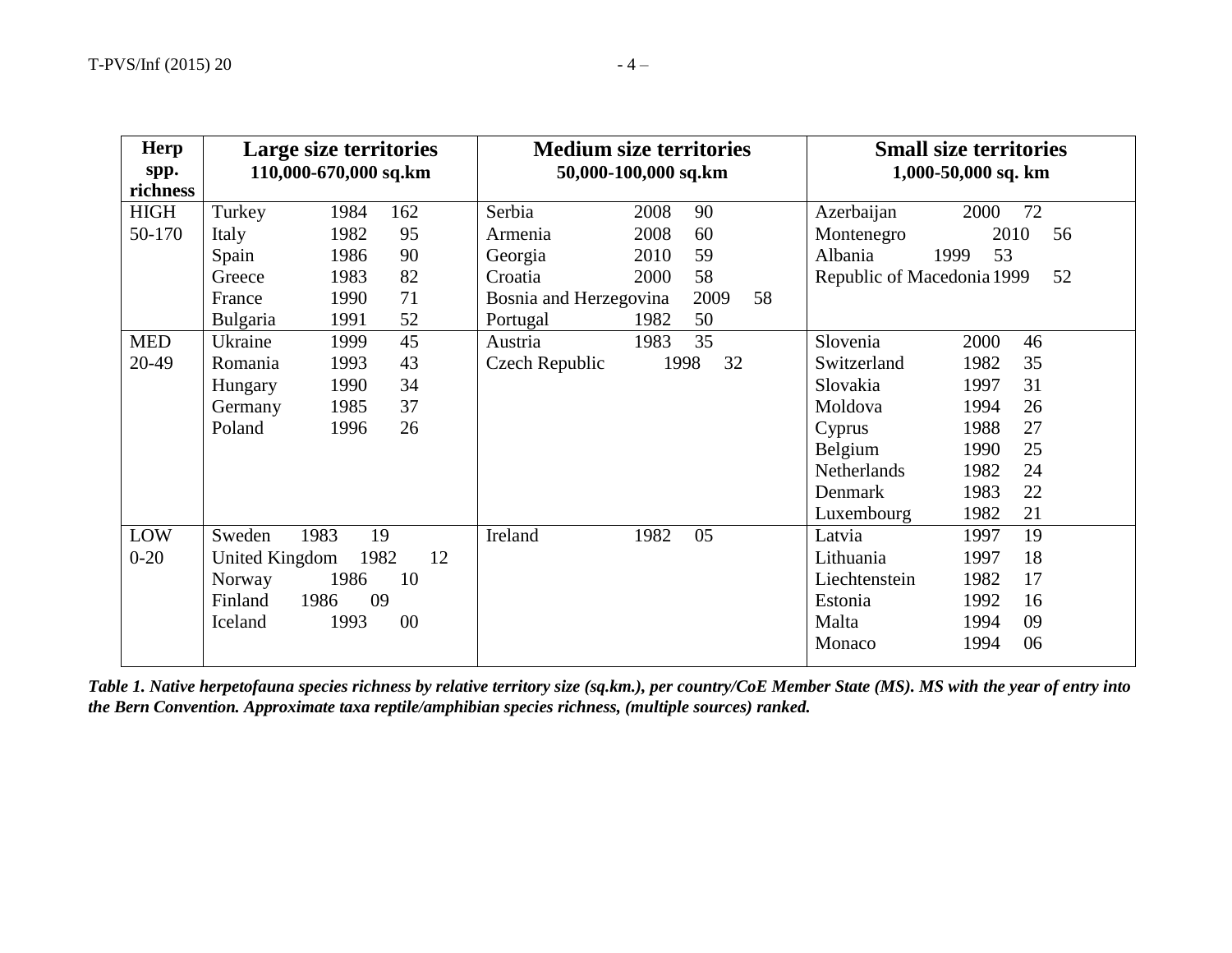regional initiatives<sup>4</sup>. It addresses the multiple Bern Convention *Recommendations* made to MS at the annual MSC $<sup>5</sup>$  and the work of the NGO.</sup>

A list of the majority of the MS of the CoE and their date of entry into the Bern Convention is shown in Table 1. The countries are listed by size category and ranked according to combined approximate amphibian and reptile species taxa richness.

### **2. WORK OF GOVERNMENTAL AND NON-GOVERNMENTAL SECTORS TO-DATE**

#### **Governmental activities**

 $\overline{a}$ 

The CoE galvanised interest in herpetofauna from an early stages of the Bern Convention, providing initial funding for research into priorities for species and their habitats and with funding from NGO such as WWF Netherlands, Switzerland and Sweden. This was used from the early 1980s for a multi-national team of experts to investigate the rarer endemic and severely threatened amphibians and reptiles. Some species were 'data deficient' or with less certain status, or in general decline due to wider countryside degradation. These initial investigations gave rise to a number of status reports and identification of conservation concerns <sup>6</sup>. This work demonstrates the beginnings of extensive international cooperation (a Bern Convention main function) for these two taxonomic classes, as opposed to countries working largely in isolation. The Carpathian Convention, entering into force in 2006, is a more recent example of a cluster of countries cooperating over trans-boundary issues with shared objectives.

It is not always possible to distinguish whether countries activities are, or have been carried out as a result of domestic motivation, from international treaty obligations, or both. Many governments are in the process of developing or have completed lists of designated sites for species and habitats; the CoE Emerald Network and the EU Natura 2000 series together cover Europe. These include sites that are identified as important for Bern Convention and EU Habitats and Species Directive species and habitats. Within the EU, many governments have domestic projects and programmes to better protect herpetofauna, with status of rarer species and habitats reported upon every five years, via Habitats and Species Directive Article 17 reporting. There are also a wide range of Directives, Regulations and Strategies to protect herpetofauna, including those for example concerning the control of international trade in endangered species, impacts of introduced non-native species, impacts of linear transportation infrastructure, and green infrastructure initiatives<sup>7</sup>. Benefits for amphibians and reptiles may be delivered via EU cofinancing of research and education projects including via LIFE "LIFE The EU Financial Instrument for the Environment" demonstration projects<sup>8</sup>. Wider measures, such as the Strategic Environmental Impact Directive and Environmental Impact Directive aim to moderate the negative impacts upon biodiversity of development, such as those from, for example the construction of commercial, industrial and transport infrastructure.

In 2009 the EU published reports commissioned from IUCN on Red Lists of European Reptiles and Amphibians<sup>9</sup>. These addressed two overlapping zones: geographical Europe (west of the Urals) and the territory (then) of the 27 European Union Member States. They were assessed using the IUCN 2001 Red List Categories. The IUCN species approaches are based largely upon global rarity and extinction risk. It has been the traditional reference point for many years. While European designated sites may form a

 $4$  for example, T-PVS (2000) 13, 19 & 44, T-PVS (2012) 18 and the Aichi CBD Biodiversity targets T-PVS/Inf (2014) 25

<sup>5</sup> for example Rec. 119(2006), Recs 26 and 27(1991) and Rec. 13 (1988). For sea turtles see page 15 of T-PVS (2012) 18

 $6$  for example T-PVS (1991) 72 and Eastern Europe T-PVS (1994) 3

<sup>7</sup> ) EC Regulations for: CITES (various), IAS 1143/2014, Trans-European Networks-Transport, EC COM/2013/0249 Green Infrastructure (GI) — Enhancing Europe's Natural Capital.

<sup>&</sup>lt;sup>8</sup> Silva J. P. et al. 2009. LIFE and Europe's reptiles and amphibians: Conservation in practice. EC Environment DG, Luxembourg:

 $9^9$  Cox, N.A. & H.J. Temple, 2009. European Red List of Amphibians, Temple, H.J. & N.A. Cox, 2009. European Red List of Reptiles. EC Luxembourg.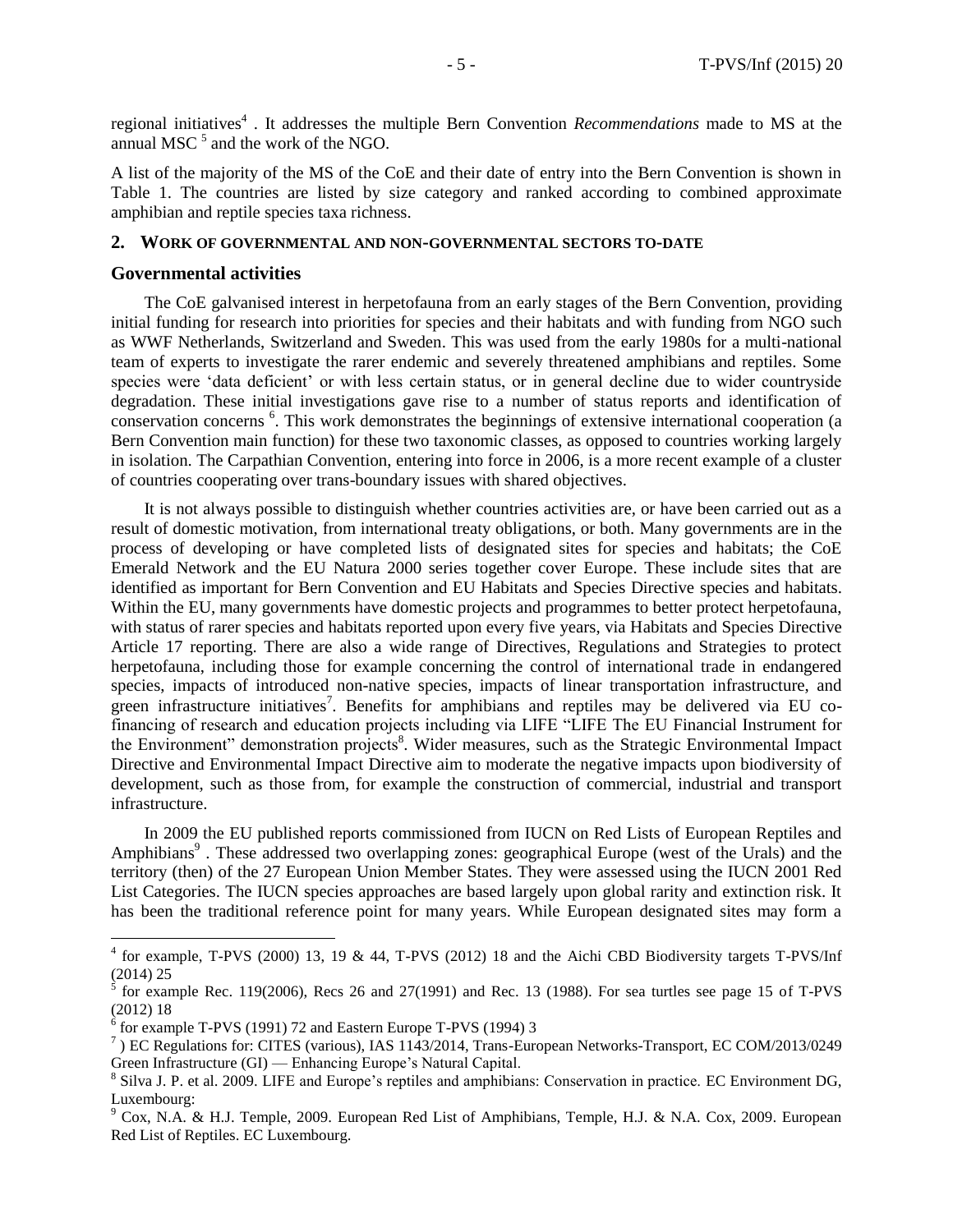'backbone' for rare species protection and for protection of the less modified habitats, emphasis has shifted in recent decades to recognise the need for equal emphasis on the quality of the environment in general (urban, suburban, rural and wild) and towards keeping common species common and landscapes reconnected/defragmented for both common and rare species, species assemblages and wildlife communities in general. Proactive action beyond designated site boundaries requires new approaches and much wider implementation of long-recognised needs<sup>10</sup>.

Over the last 25 years, governments have encouraged private ecological consultancies to increase their role massively, replacing government roles in many instances in advising developers and local government on development proposals. Consultancies are also engaged in judgements over ecological mitigation and compensation responsibilities in respect of species and habitat disturbance, damage and destruction, where negative development impacts may be anticipated.

Some surveys have shown that the complexities of mitigation and compensation for species and habitats may not work effectively and that such actions are not being checked and enforced. These concerns have been accompanied by a good amount of deregulation of statutory nature conservation controls, sometimes slowly over a decade or more and occurring in association with significant devolution of powers from the national Ministry and Agencies to local regions.

Such problems are likely to most frequently impact the species that are widespread and under general decline across their range (including several Bern Convention Annex II species). In some countries the governmental nature regulatory agencies have been closed or reduced greatly. Financial cutbacks across Europe since the start of the European debt crisis, that erupted in the wake of the Great Recession around late 2009 are greatly affecting governments' abilities to invest in nature conservation, such as is required for amphibians and reptile conservation, with heavy cut backs in many countries.

There are also now sentiments growing, especially in heavily developed northern Europe, that European nature legislation is too complicated and hinders economic growth<sup>11</sup>. Since the EU Wildlife Directives (Habitats and Species Directive/Strategic Environmental Assessment Directive/ Environmental Impact Directive) became operational in the EU area, a range of European Sates have been found to have failed to fulfil their obligations by the European Court of Justice (EUCJ), including several cases regarding amphibians and reptiles (e.g. for Mediterranean sea turtles, Milos viper and Great crested newt). However EUCJ cases involving 'bad practice' tend to be avoided as they are very hard to prove in court, much as they are in many national upper courts. Emphasis is placed upon arbitration (EU Pilots). EU pilots and infringement actions aim to ensure compliance through pressure rather than getting to court<sup>12</sup> although this does not always work. Generally there is evidence that EU countries have plenty of EU Wildlife Directive infringements being reported to the EC at a current rate of several dozen per year and with several formal complaints per month in some countries. Significant legal problems with species and habitat protection are frequent, often because of uncertain principles relating to transposition of planning law and below this each year are thousands of questionable local decisions. At the Bern Convention, the formal Complaints system may result in On the Spot Appraisals by independent experts and Standing Committee *Recommendations* may be made for remedial action by MS.

In 2010, the EU countries missed their target to halt biodiversity decline. This was reported to be attributed to weak implementation, lack of funding and a systemic failure to reform sectoral policies. Recognising the problem, the EU adopted a new 2020 target, raising the level of ambition and formulating new strategy including the restoration of at least 15% of degraded ecosystems by  $2020^{13}$  This year, in 2015, at the 2010-2020 half way stage, a Regulatory Fitness and Performance Programme (REFIT) is

 $10$  Rec. 25 (1991) on the conservation of natural areas outside protected areas proper, Bonnin et al. 2007 The Pan-European Ecological Network: taking stock. Nature and Environment, No. 146 and T-PVS/PA (2012) 12

<sup>&</sup>lt;sup>11</sup> Gregory Jones, G. 2012 The Habitats Directive: A Developer's Obstacle Course? Hart, Oxford.

<sup>&</sup>lt;sup>12</sup> Pers. obs.by author following ECJ cases 2005-2015

<sup>&</sup>lt;sup>13</sup><http://ec.europa.eu/environment/nature/biodiversity/comm2006/2020.htm>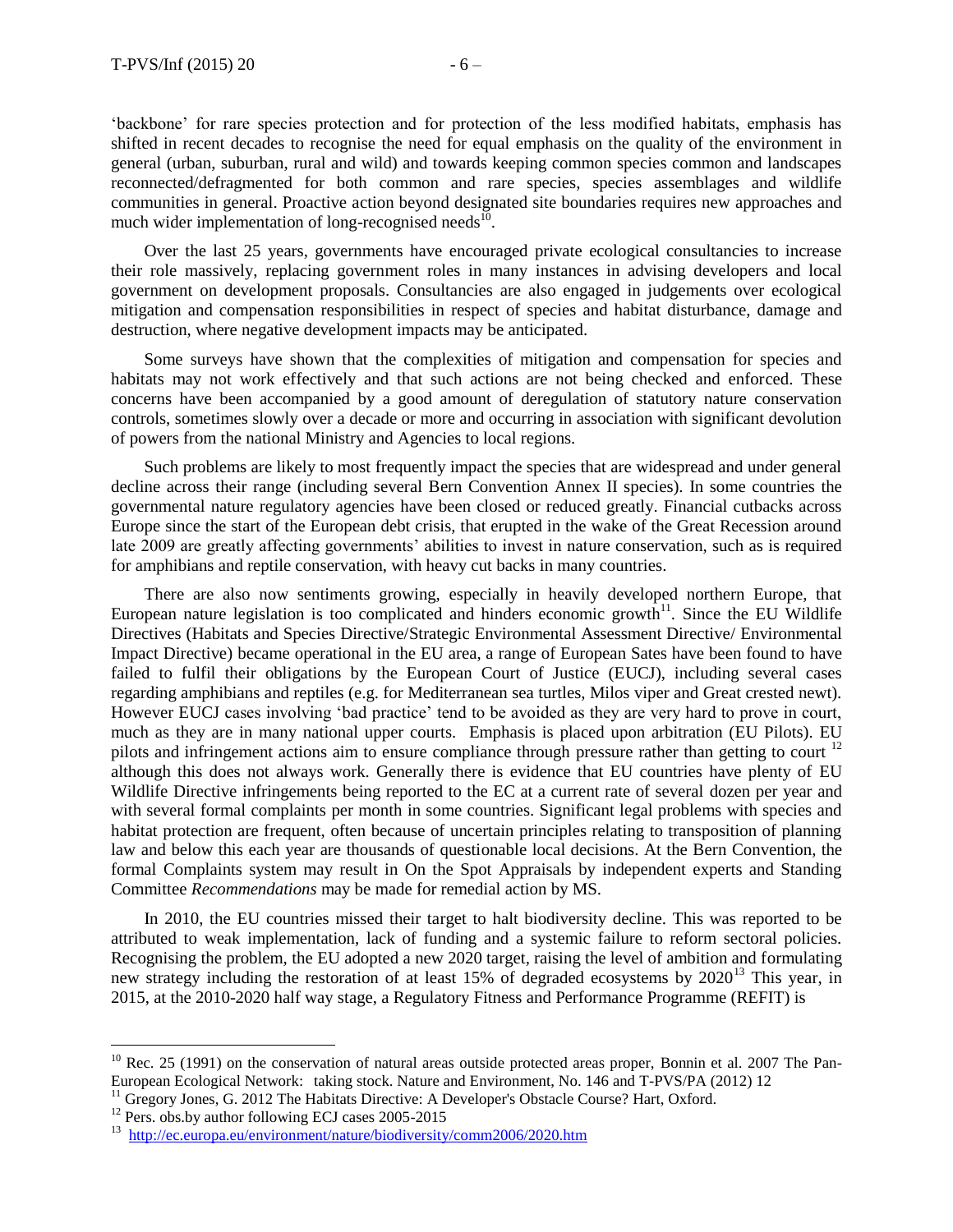being undertaken by the EC with respect to large areas of European law including Environment. This is an evidence-based critical analysis of whether EU actions are proportionate to their objectives and delivering as expected $^{14}$ .

In terms of priorities for governmental bodies, following the settling in phase of the Habitats and Species Directive and initial designation of the Natura 2000 series there was a period with some conservation benefits. However in general, legislation and policy weakness is still failing to protect wildlife, including amphibians and reptiles adequately in most countries.

This evidence suggests that there is insufficient capacity in government and industry at all levels in most countries. There are insufficiencies in legislation and enforcement and perhaps most notably in local (national) policy and strategy. This is because nature conservation remains a subservient interest to main Ministries (esp. for finance, commerce and agriculture) and is given low priority. Administrations have reduced scientific staff and may promote science-informed rather than science based policies as a cheaper, more expedient option. This is of great concern because while the ecosystem services (ES) approach<sup>15</sup> provides an economic model, many economists believe that free-market forces should still allow free expenditure of environmental assets rather than the sustaining of them. The further danger is that this process is exacerbated in an economic recession. ES contributes to human well-being and makes sense of the original placement of the Bern Convention within the sphere of Human Rights and the rights of future generations to a biodiverse environment.<sup>16</sup>. While the European Convention of Human Rights does not apparently guarantee this, its general standards apply to the Environment. Adverse environmental damage is a frequent cause of complaint to The European Court of Human Rights $^{17}$ .

### **Non-governmental activities**

There have been hundreds of projects over the last 35 years for herpetofauna, where NGOs have been involved and most local proactive conservation programmes involve a detailed cooperative interaction between governmental bodies, land owners and volunteers. Most countries have one or more NGO working on aspects of the conservation of amphibian and reptile and their habitats. Specialists groups and organisations operate in many different ways, for example for a few species of tortoise, snake or sea turtle. NGO have been heavily involved in EU-funded LIFE demonstration projects for herpetofauna<sup>18</sup>. The EU 2009 LIFE review for the period 1994-2009, mostly 1999-2009, described generally small scale initiatives with titles such as;

- $\triangleright$  Managing fire-bellied toad in the Baltic region
- $\triangleright$  Protecting the great crested newt in the Eastern Baltic
- $\triangleright$  Restoring amphibian habitats in Valencia, Spain
- $\triangleright$  Helping the El Hierro giant lizard to survive and the return of the giant lizard of La Gomera
- $\triangleright$  Saving Hungary's vipers from extinction
- $\triangleright$  Cutting turtle deaths in the Greek seas
- Reintroducing Hermann's Tortoise in Romania
- $\triangleright$  Safeguarding the European pond turtle

<sup>&</sup>lt;sup>14</sup> [http://ec.europa.eu/environment/nature/legislation/fitness\\_check/index\\_en.htm](http://ec.europa.eu/environment/nature/legislation/fitness_check/index_en.htm)

<sup>15</sup> <http://biodiversity.europa.eu/topics/ecosystem-services>

<sup>&</sup>lt;sup>16</sup> Principle 2 of the Stockholm conference: *The natural resources of the earth, including the air, water, land, flora and fauna and especially representative samples of natural ecosystems, must be safeguarded for the benefit of present and future generations through careful planning or management, as appropriate.*

 $17$  Manual on human rights and the environment  $2<sup>nd</sup>$  edition 2012 Council of Europe, Strasbourg.

<sup>&</sup>lt;sup>18</sup> View at<http://ec.europa.eu/environment/life/project/Projects/>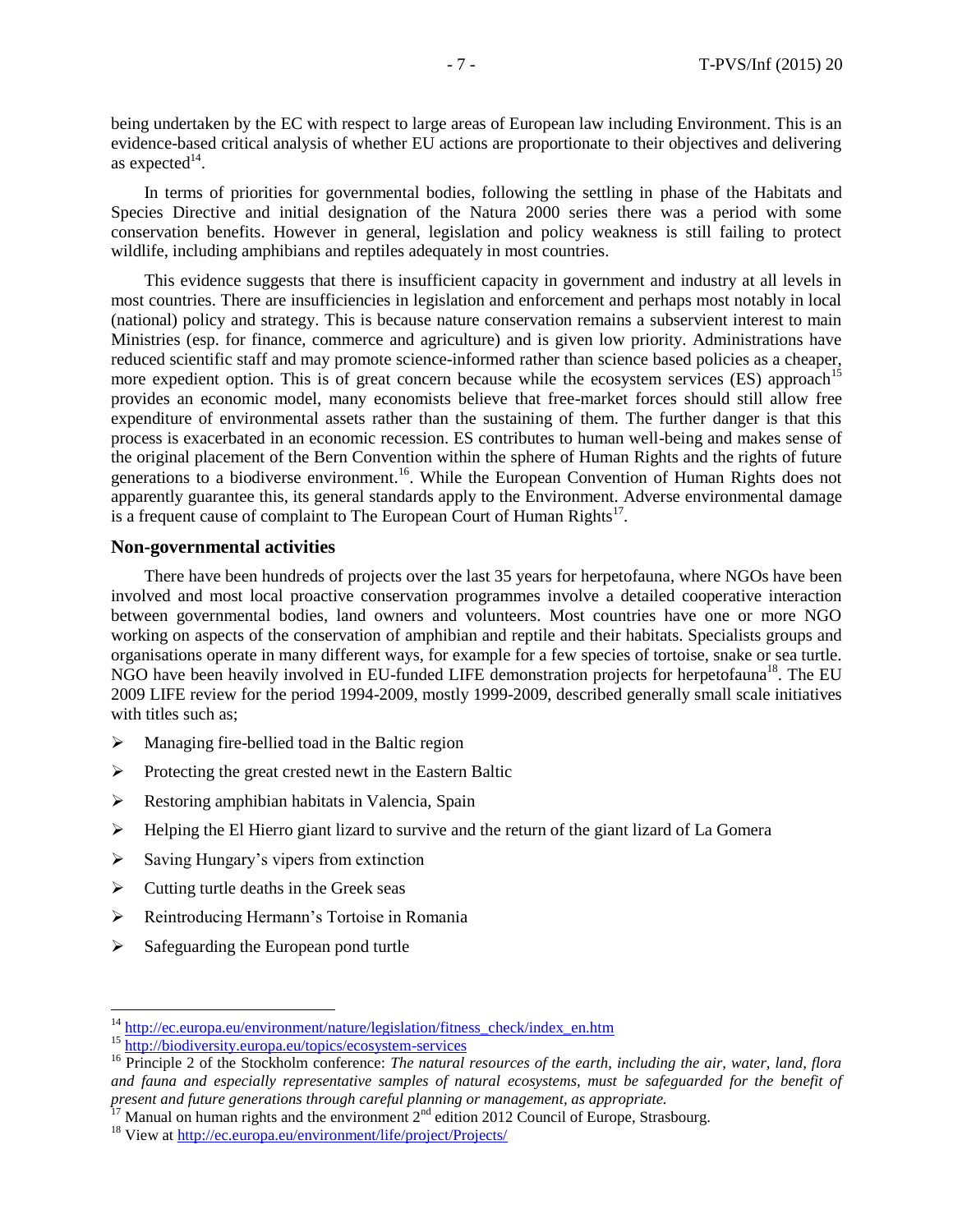It located 57 projects, addressing around 27 species/taxa. Most projects; 37 (65%) were awarded to three counties; Greece, Italy and Spain, with Italy having 17 projects, while other countries had one or more projects and several none at all. The most frequently funded subjects listed were; loggerhead sea turtle *Caretta caretta* (17 projects) and crested newt superspecies (10 projects) although many projects applied to multiple species by virtue of the habitats concerned. The awards were biased towards sea turtle projects in the south and amphibians in the north and appear to reflect popular subjects rather than any strategic theme. More recently, the EC LIFE website (accessed 06.05.15) reports 213 projects of significance to herpetofauna (125 amphibian/88 reptile) and makes available online web links to further details (18). There appears to be a slight shift in these more recent projects towards habitat management and restoration projects on Natura 2000 sites. A remarkable 40% of these LIFE grants were awarded to Italy.

#### *- Specialist non-government organisations*

Private organisations and universities may be involved in practical activities and in research. Bern Convention Appendix II and EU Habitats and Species Directive listing may make grant-makers more attracted to proposals. On an international platform in Europe, the European Herpetological Society (EHS) via its very active conservation committee (SEHCC), had a specialisation in the Bern Convention 1982- 2006 and coordinated a considerable amount of survey, appraisal, proposals, campaigning and lobbying activity. A detailed account of the extensive work of this organisation has been prepared in the supporting documents to this report<sup>19</sup>. In 2006, EHS members were involved in the preparation of 'threatened' species Action Plans for a small number of taxa<sup>20</sup>. An interim report on an Important Herpetofaunal Areas (IHA) concept, focussing upon Armenia, Bulgaria, Estonia, Greece, Netherlands, Romania, UK and Ukraine was also prepared<sup>21</sup> but not progressed due to lack of resources. NGO may engage in a range of EU advisory *Fora* and Working Groups (WG) such as The Habitats Forum and Green Infrastructure WG, where ideas are exchanged with the EC and country representatives.

#### *- IUCN, the International Union for Conservation of Nature*

IUCN has been a cornerstone of nature conservation over the last 50 years and has carried the traditions of the Species Survival Commission (SSC) and Groups (SSG) towards the most globally threatened species. The IUCN system provides a peer-reviewed, referenced guide to the taxonomic status and current status trends of species<sup>22</sup>. However, it is a 'world' system and leaves open to continental and national conservation bodies the more regional prioritisations<sup>23</sup>. Lack of clarity and simplicity however may confuse or mislead local stakeholders. The system has been important however in identifying rare species, closest to extinction and these have tended to dominate prioritisation of protective and recovery actions. What IUCN does not offer is analysis to address the gradual decline of locally common or common and widespread species that underpin the main areas of semi-natural habitat in Europe. One example of the mismatch in terminology, for example, is that a species labelled of *Least Concern* in extinction terms may be of *Most Concern* in terms of impact of decline and loss of that species upon wider ecological communities and upon which other rare or common species interact and may depend in maintain animal community and habitat diversity.

The rare-species priority concept was questioned by ecologists interested in holistic nature conservation in the 1970s, if not before. Rare-species practitioners have had plenty to occupy themselves with, but it is only now as common & widespread and locally common species and habitats undergo further steep or continuous decline that the need to progress the full breadth of nature conservation

<sup>&</sup>lt;sup>19</sup> Supporting information to this document: Priorities for Conservation of Amphibians and Reptiles in Europe:

<sup>20</sup> Edgar, P. & D.R. Bird 2007a-e

<sup>&</sup>lt;sup>21</sup> Stumpel, A.H.P. and Edgar, P. 2004 Important Herpetofaunal Areas in Europe. Interim Report. Alterra, Green World Research, Wageningen, The Netherlands

 $^{22}$  <http://www.iucn.org/> and www.iucnredlist.org

<sup>&</sup>lt;sup>23</sup> See Mrosovsky N. 2006 Does the Mediterranean Green Turtle Exist? Marine Turtle Newsletter 111:1-2,online http://www.seaturtle.org/mtn/archives/mtn111/mtn111p1.shtml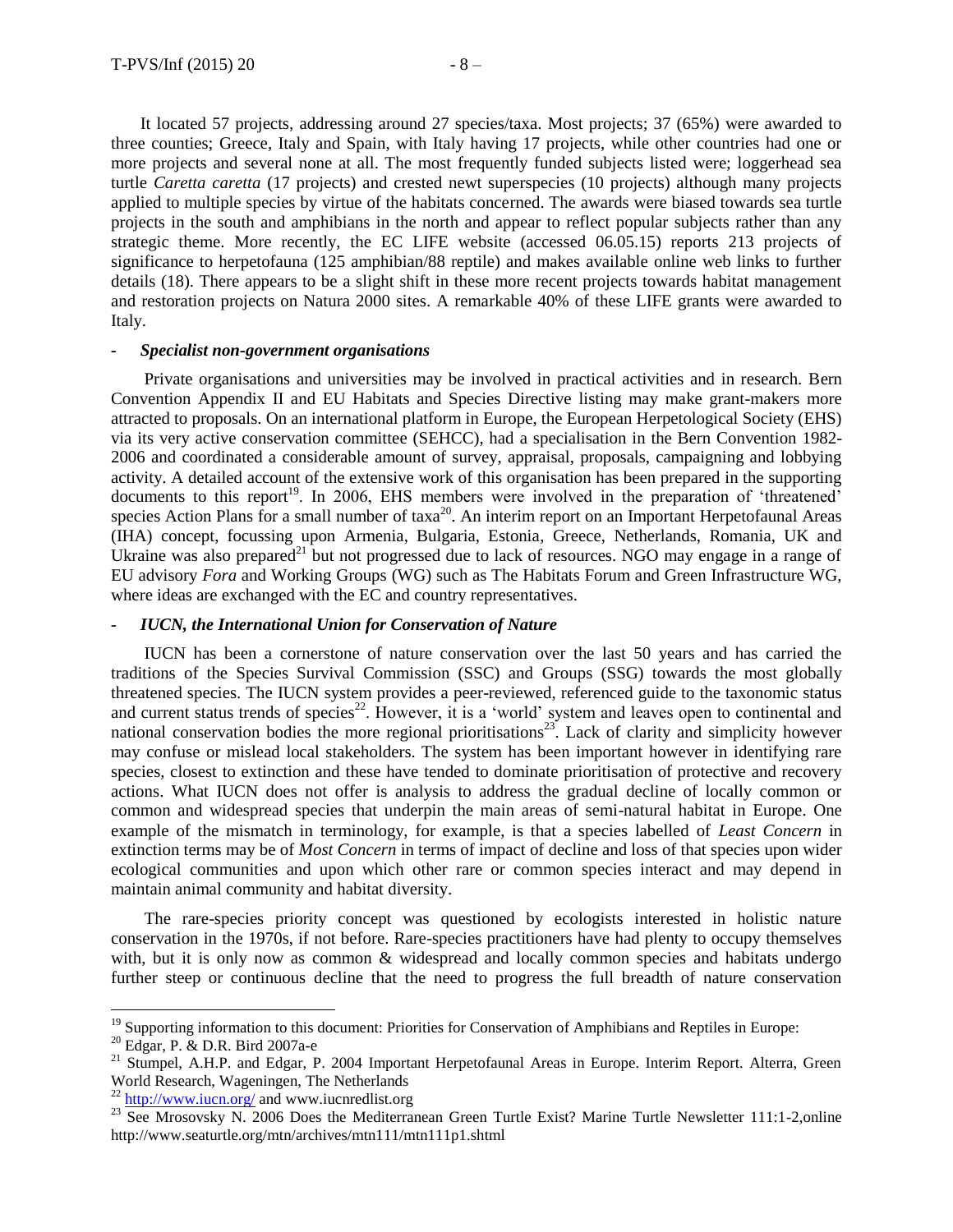interventions becomes more obvious. This is one area where the Bern Convention was ahead of its time in being concerned about all amphibian and reptile species as an indicator group within Appendix II and Appendix III categories. This approach caters for the limitations of the IUCN global hierarchy and point to methods that aim to protect the diversity of all wildlife. Bern Convention listings therefore may have greater breadth and durability than, for example current EU-IUCN-centric listings.

IUCN could move towards extending its methodology or provide better guidance to lower tier operation of its categories. CoE or EU and countries with expertise might help provide guidance and a complementary system. In many ways this process has already been underway with the Convention of Biological Diversity (CBD) as some countries have looked to 'second tier' widespread but rapidly declining species as conservation targets. Wider European initiatives are also looking past traditional concepts for new approaches, for example to identify indicator species and communities for wider monitoring of 'state of landscape' in The Pan-European Ecological Network forward planning<sup>24</sup>.

#### **3. CHANGING EMPHASIS AND POSSIBLE NEW DIRECTIONS**

It is perhaps not surprising that a review of the needs of amphibians and reptile conservation points towards their survival, not just in near-pristine habitats and managed semi-natural landscapes, but in more disrupted and intensively exploited farmland and even suburban and urban areas.

Perhaps the biggest single area of need that has been difficult for governments is developing broadbased strategies for land use over their territories planning for nature conservation. In the EU Common Agriculture Policy (CAP) has struggled to deliver biodiversity benefits to many species and habitats that it could have done, despite agri-incentive programmes and often generous funding.

One historical misnomer is a simplistic view that nature simply requires nature reserves and everywhere else is allocated to human exploitation. Parkland and gardens may have symbolic examples of nature remaining, but in effect, outside designated sites, give or take restraints controlling landscape aesthetics; nature must take its chance.

It is the struggle to move on from this position that has been the current challenge and that must guide certain priorities. The subject can be avoided by governments politically for the same reason as the resistance to tighter enforcement of nature conservation legislation, the perception of less control and flexibility and slowing of economic growth. Fear of this may also be emphasised by minority vested interests including those from business and industry. Other delaying factors include scepticism regarding climate change impacts, and whether measured or suspected species declines are real or not. There may also remain antipathy towards well-founded nature proposals from parochial communities who may resist interference by central, regional or even local government.

Nevertheless, in an increasingly sophisticated business world, unless governments apply much stronger land-use regulations, it will be impossible to deliver multi-disciplinary policies and safeguards. The methodologies to do this have been recognised and underway in several forms, but not in a cohesive way and EC ambitions for greater flexibility<sup>25</sup> may be misdirected without a sophisticated and scientifically robust rationale. This might help prevent a repeat of the mitigation and compensation system failures or rather to create a system that truly maintains the EU No Net Loss ambition. The well-funded Linear Transport Infrastructure communities are perhaps most visibly aware of the damaging fragmentary long term effects of transport systems on habitats and species<sup>26</sup>. However, although the intentions and needs in nature conservation have become clearer since 2000, the governments in most countries are not yet ready to set them fully in place.

<sup>&</sup>lt;sup>24</sup> T-PVS/PA (2012) 12

<sup>&</sup>lt;sup>25</sup> DG Environment. Study on specific design elements of biodiversity offsets: Biodiversity metrics and mechanisms for securing long term conservation benefits. ENV.B.2/ETU/2013/0060r

 $^{26}$  e.g. the European IENE, Americas (ICOET) and Australasian (ANET) networks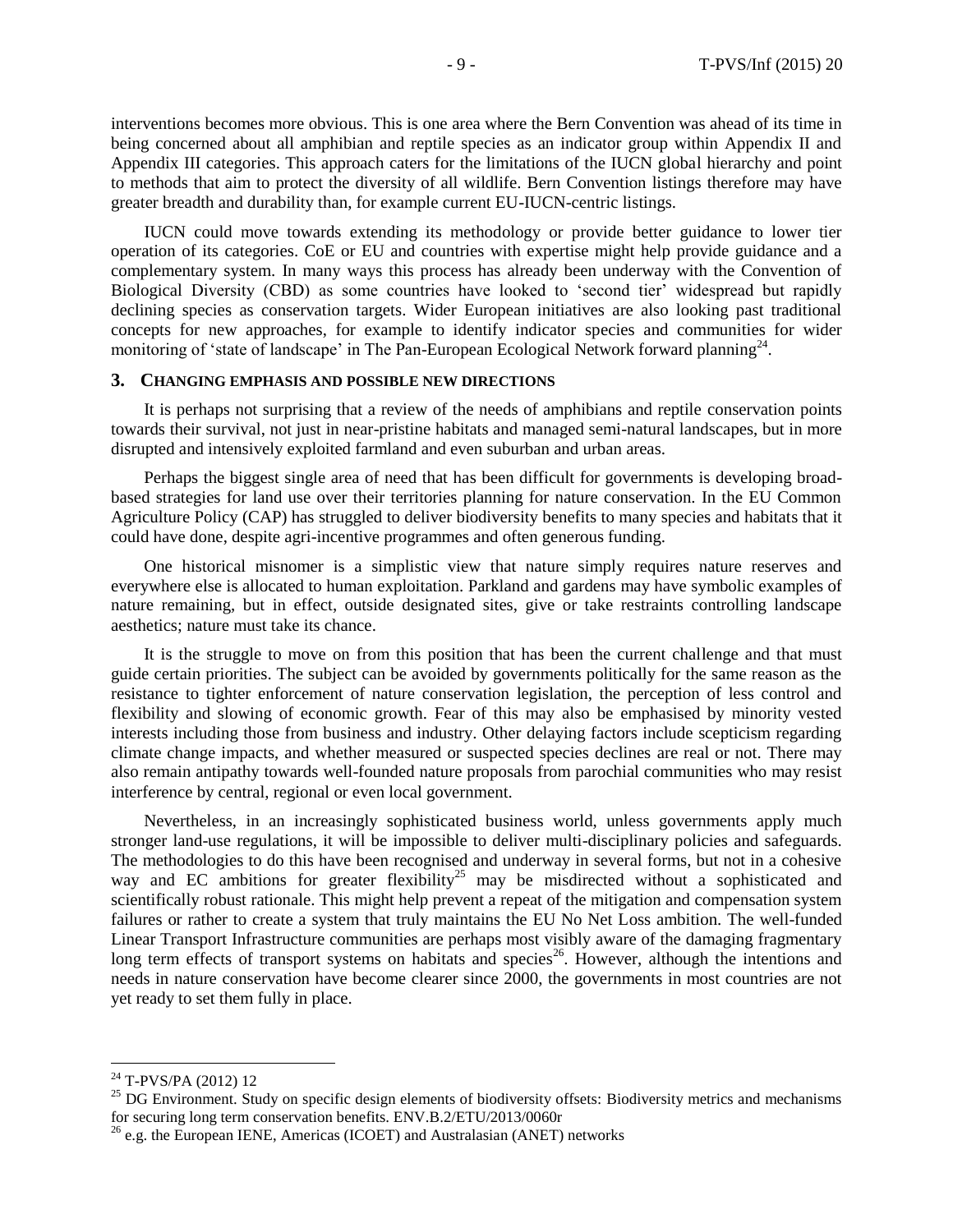It is not surprising that governments, that have an increasing burden of Bern Convention *Recommendations* against them, including many for herpetofauna, are sometimes either deferring from reporting, or are making only general submissions in response. A huge amount of good work has been achieved due to the Bern Convention and many examples exist showing positive effects, for example with herpetofauna<sup>27</sup>. Many countries newly joining the Bern Convention have made excellent contributions in just a few years. Elsewhere progress is coming up against the hard wall of national incapacity that reflects financial and administrative positions that have not been able, despite in some cases best efforts, to integrate nature conservation into effective operational strategies. One risk is that an impasse, where apology and excuse become the currency of delay may result. While the EU in the west of the CoE area is working hard to change this, it is worrying that some politicians can be observed vocally calling for weakening nature conservation legislation rather than for developing strengthening actions.

Therefore the fate of amphibians and reptiles, believed by CoE from the start to be indicators of healthy habitats, is now, like groups of many other plants and animals, an indicator of the ability of humans to sustain their own healthy, clean and diverse environment. This is no light burden. One option in terms of Bern Convention *Recommendations,* is to generate clearer process and to develop a way to register progress on the issues raised in a more objective and scientific way, as indicated in the review of the Case File system in  $2000^{28}$ .

This would require a simple but more quantified approach to delivery of progress on a basic scoring systems so that direction and rate of progress can be monitored, viewable *online* at any time. A one-page tick box pro-forma taking no more than a few minutes per case to complete, would be required in advance of each Standing Committee and a front page summary would inform generally of progress, per country and per species/habitat. This would reduce the administrative burden on all parties and help to prevent the losing track of progress. MSC time might be re-deployed towards the most urgent cases. The key to making this work would be to define the indicators of progress in each situation in advance, as a measure to record future progress.

## **4. CHECKLIST OF POTENTIAL GENERAL FUTURE PRIORITY ACTIONS FOR EUROPE**

The European priority topics identified, presented and discussed at the GoE AR 8<sup>th</sup> Meeting in July 2015 are summarised as follows, with further notes on progression:

| <b>TOPIC 1:</b>                               | Identification and monitoring of taxonomic and mapping knowledge, and<br>species and habitat status surveillance across the Convention's area.                                           |
|-----------------------------------------------|------------------------------------------------------------------------------------------------------------------------------------------------------------------------------------------|
| Why important?                                | Species/habitat distribution details and taxonomic clarity are prerequisites for<br>determination of status and change. They form a vital background to all nature<br>conservation work. |
| What is currently lacking?                    | Knowledge is limited by investment in field research but information is gradually<br>improving as a result of a wide range of activity.                                                  |
| What is value added in GoE<br>undertaking it? | This is more of the background collection of information by MS and expert NGO<br>and individuals, with GoE just reviewing.                                                               |
| What are the steps towards<br>results?        | MS should agree on the methods and ensure that their national experts report<br>updates and discoveries on a regular basis and that up to date information can be<br>made available.     |
| What are the significant<br>challenges?       | Most countries require a substantial amount of work to clarify the distribution and<br>status of many species.                                                                           |

<sup>27</sup> <sup>27</sup> European Herpetological Society (1993) The positive role of the Bern Convention in progressing Herpetofaunal Conservation in Europe. Report to the 13th meeting of the Bern Convention MSC: T-PVS(93)42 <sup>28</sup> T-PVS (2000) 30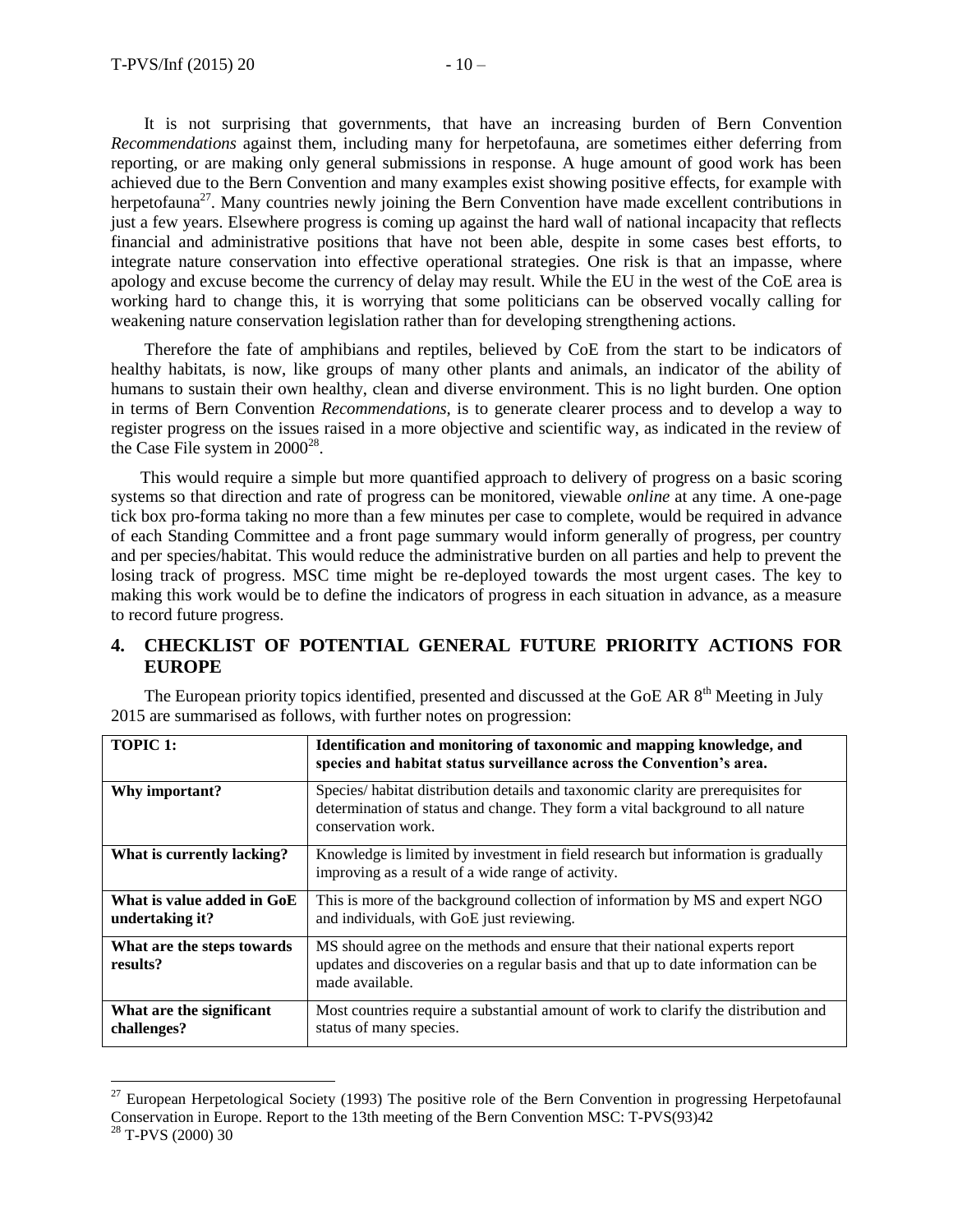| TOPIC 2:                                      | Undertake a review of the range and scope of inputs required to contribute to<br>holistic and wider countryside approaches to herpetofauna conservation.                                                                                                                                                     |
|-----------------------------------------------|--------------------------------------------------------------------------------------------------------------------------------------------------------------------------------------------------------------------------------------------------------------------------------------------------------------|
| Why important?                                | Emphasis has been placed upon rarity and threat level, wheras many identified<br>threats are from factors such as fragmentation, pollution and climate change where<br>urgent broader based initiatives to address all species have been identified as<br>essential.                                         |
| What is currently lacking?                    | To some extent, a good understanding of the problems. A lot could be achieved<br>from adjusting current plans and programmes that are not well focussed. Further<br>the legal frameworks to enable multi-cohesion initiatives to be planned and<br>financed.                                                 |
| What is value added in GoE<br>undertaking it? | GoE AR represents a suitable independent body capable of making<br>recommendations that will draw MS attention to the possibilities and opportunities.                                                                                                                                                       |
| What are the steps towards<br>results?        | It may be useful to establish a sub-group to identify the scope and timing of<br>reporting, perhaps also covering the work of Topics 9 and 10.                                                                                                                                                               |
| What are the significant<br>challenges?       | Many administrators seek multi-faceted initiatives but lack detailed proposals for<br>how these could in practice be constructed. Demonstrating clear cut and widely<br>supported win-win for both nature and economic safeguard is the only way to slow<br>down the current levels of degradation and loss. |

| <b>TOPIC3</b>                                 | Make specific proposals for contributions on herpetofauna to the Protected<br>Areas and Ecological Networks Group of Experts.                                                                                           |
|-----------------------------------------------|-------------------------------------------------------------------------------------------------------------------------------------------------------------------------------------------------------------------------|
| Why important?                                | Emerald Sites Networks may not adequately cover some of the more pristine,<br>sensitive and threatened areas for herpetofauna. National corridors and connectivity<br>plans may not yet be formulated or progressed.    |
| What is currently lacking?                    | To some extent generic guidance on achieving the process. Where absent, each MS<br>should promote demonstration projects and where these exist MS should promote<br>findings and indicate roll-out potential and plans. |
| What is value added in GoE<br>undertaking it? | GoE AR is an ideal location to share knowledge and to present a combined<br>overview to all Parties with focus on two small faunal groups                                                                               |
| What are the steps towards<br>results?        | An initial review of state of knowledge followed by indications from each MS as to<br>progress in their country and future capacity.                                                                                    |
| What are the significant<br>challenges?       | MS would need to refer back to national experts to collect and collate the relevant<br>information and compare this with Emerald site proposals to-date as an overview<br>exercise.                                     |

| <b>TOPIC4</b>              | Continue to monitor the implementation by Contracting Parties of the<br>relevant Action Plans and Recommendations. Feasibility study for a new<br>simple and streamlined method for recording progress and performance with<br>potential online access.                                   |
|----------------------------|-------------------------------------------------------------------------------------------------------------------------------------------------------------------------------------------------------------------------------------------------------------------------------------------|
| Why important?             | There is a problem currently with MS not reporting on progress with Action Plans<br>and Recommendations. A simple system agreeing stages at the time of<br>recommendations would allow progress to be monitored and this would streamline<br>the system, give clarity and save resources. |
| What is currently lacking? | For each recommendation, action plan and similar, the levels of fulfilment could be<br>identified in 5 or 7 stages, in line with similar systems used for information<br>purposes.                                                                                                        |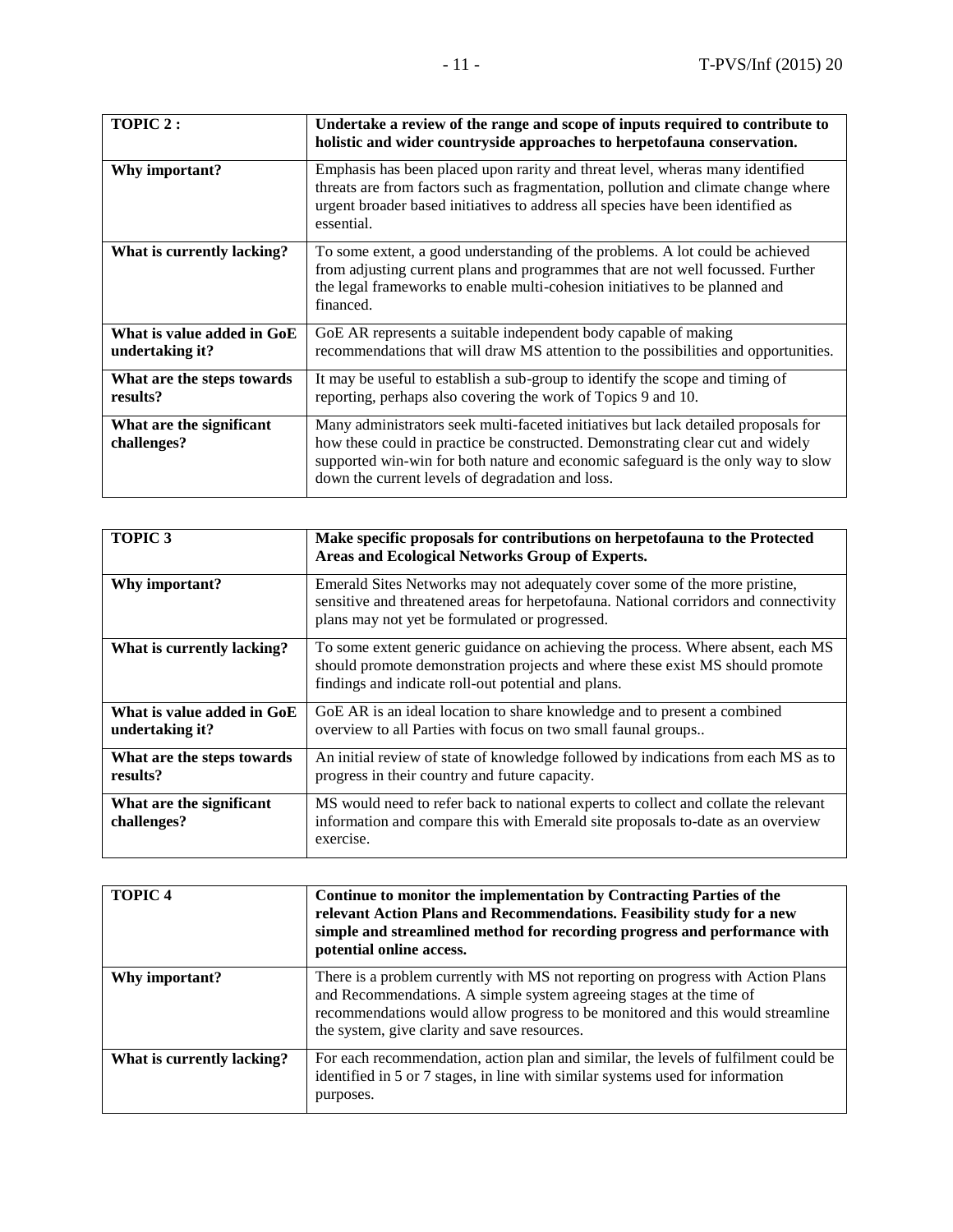| What is value added in GoE              | GoE AR are ideally placed with expertise to recommend stages for each Action   |
|-----------------------------------------|--------------------------------------------------------------------------------|
| undertaking it?                         | Plan/Recommendation to the Secretariat and MS representatives.                 |
| What are the steps towards              | Stages could be developed by the GoE in partnership with MS representatives to |
| results?                                | trial such a system in 2016.                                                   |
| What are the significant<br>challenges? | These would be agreed by the Parties and determined by the trial period.       |

| <b>TOPIC 5</b>                                | Identification of Important Herpetofauna Areas (IHA).                                                                                                                                                                                                     |
|-----------------------------------------------|-----------------------------------------------------------------------------------------------------------------------------------------------------------------------------------------------------------------------------------------------------------|
| Why important?                                | There is a perception that many important areas of habitat for protected species are<br>not covered by designated site systems and are being damaged or degraded by<br>virtue of lack of identification of them in spatial reference material.            |
| What is currently lacking?                    | Those species, both rare and under-surveyed and widespread should be subject to<br>an overview appraisal to identify the most important zones, with subsequent<br>mapping and placement in accessible formats along the lines of Important Bird<br>Areas. |
| What is value added in GoE<br>undertaking it? | GoE AR can be involved in advising on the process and helping to set a timetable<br>and determining technical aspects at the request of the main body undertaking the<br>work.                                                                            |
| What are the steps towards<br>results?        | Prepare a proposal document for consultation, including a review of the report<br>undertaken by Alterra/THCT (Stumpel and Edgar 2004). Funding will be required<br>to coordinate the national contributions.                                              |
| What are the significant<br>challenges?       | There are likely to be significant gaps with some species but the IHA initiative will<br>help to identify deficiencies and make use of the substantial information that is<br>already available.                                                          |

| TOPIC <sub>6</sub>                            | Consider development of a revised system to assess herpetofauna threat levels<br>on a biogeographical region basis for more consistent application across the<br>Convention's and bordering areas.                                                                                                                                                                                    |
|-----------------------------------------------|---------------------------------------------------------------------------------------------------------------------------------------------------------------------------------------------------------------------------------------------------------------------------------------------------------------------------------------------------------------------------------------|
| Why important?                                | IUCN categories while of intrinsic reference value are limited in scope and may be<br>a source of misunderstanding in modern planning and prioritisation. While rare and<br>highly threatened species are well covered there is need for a broader approach<br>assessing the decline rates of the commonest species and many others without<br>which wider ecosystems may be damaged. |
| What is currently lacking?                    | A species rating system that identifies importance in terms of contribution to<br>ecosystems, e.g. as high biomass prey items, rather than based upon rarity alone.<br>Ways to integrate such evaluations into existing and future planned initiatives are<br>needed.                                                                                                                 |
| What is value added in GoE<br>undertaking it? | Can assist in innovation and introduction of this approach.                                                                                                                                                                                                                                                                                                                           |
| What are the steps towards<br>results?        | Possibly a Pilot scheme for a small number of countries to show the likely<br>outcomes and to encourage wider use.                                                                                                                                                                                                                                                                    |
| What are the significant<br>challenges?       | There should be an 'open door' response to this proposal as it compliments many<br>approaches to wider-countryside protection and recovery.                                                                                                                                                                                                                                           |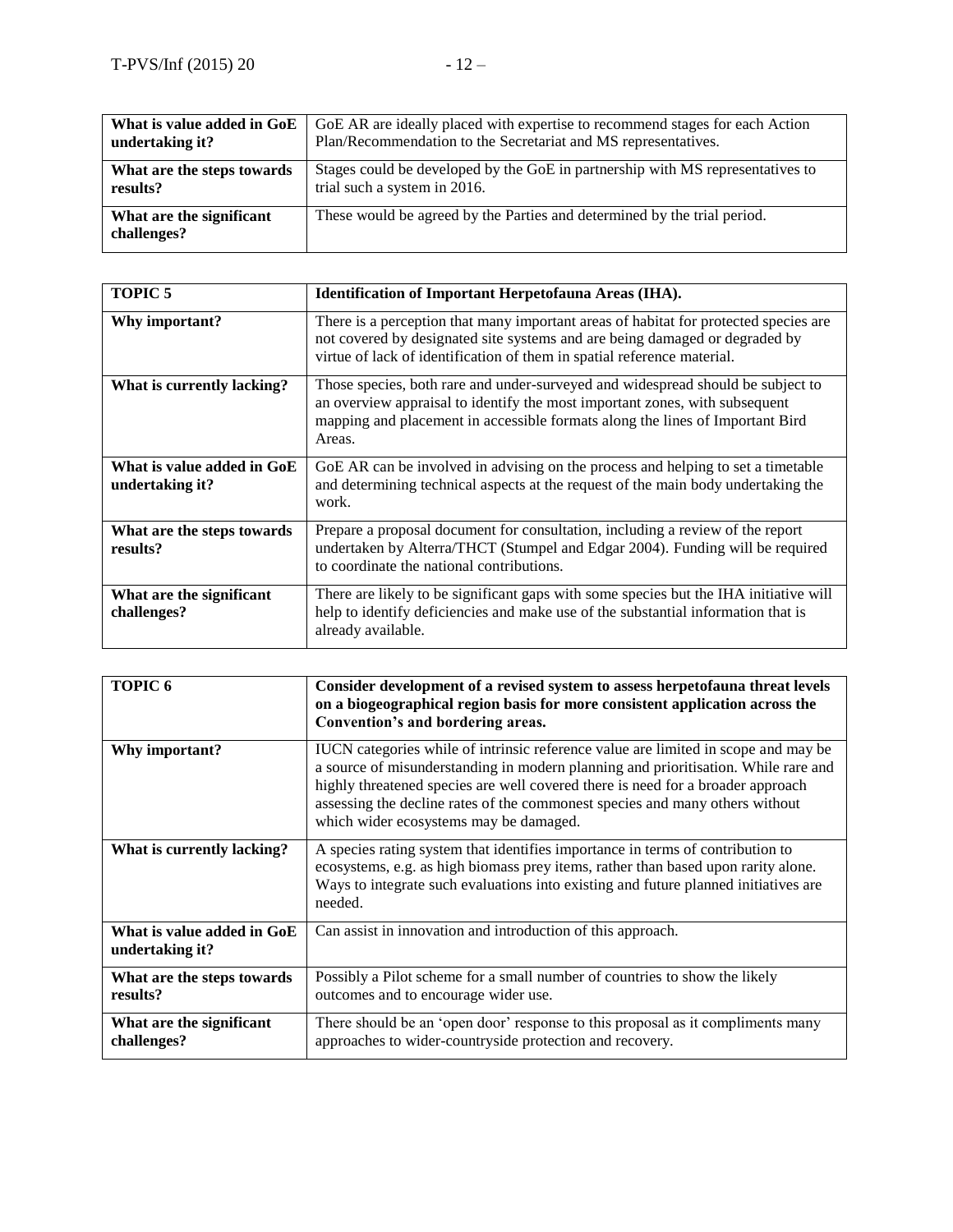| <b>TOPIC 7</b>                                | Carry out introduced non-native disease controls.                                                                                                                                                                                                                                                                                                                                                                                                                                                                                                                                                                 |
|-----------------------------------------------|-------------------------------------------------------------------------------------------------------------------------------------------------------------------------------------------------------------------------------------------------------------------------------------------------------------------------------------------------------------------------------------------------------------------------------------------------------------------------------------------------------------------------------------------------------------------------------------------------------------------|
| Why important?                                | Non-native amphibians from the commercial trade are known to be a significant<br>threat to native species in many areas. Urgent action is needed to address current<br>problems and to anticipate possible or probable very costly future events.                                                                                                                                                                                                                                                                                                                                                                 |
| What is currently lacking?                    | There is not much time to react to immediate issues and information on whether it<br>is too late to prevent spread of disease. Further field research is needed with<br>moratoria on trade until the problems are better understood and under control.                                                                                                                                                                                                                                                                                                                                                            |
| What is value added in GoE<br>undertaking it? | A watching brief and technical expertise can be offered to an issue that is likely to<br>be led by the MS where the problems are most acute.                                                                                                                                                                                                                                                                                                                                                                                                                                                                      |
| What are the steps towards<br>results?        | A range of Action Plans and measures are being put in place. A review of the risks<br>in each area would be useful                                                                                                                                                                                                                                                                                                                                                                                                                                                                                                |
| What are the significant<br>challenges?       | Large scale field eradication where appropriate and feasible will require substantial<br>funding on a scale not previously seen other than for demonstration projects. Very<br>little is known about captive Reptile diseases that may spread to the wild. A broad-<br>based review on sources and type of infection risks would be helpful, as would the<br>implications of future spread of non-natives as vectors of novel disease. The broad<br>implications of management options in disease control would also benefit from a<br>review, e.g. options to remove and restock vs. containment and monitoring. |

| <b>TOPIC 8</b>                                | Address the issue of introduced non-native carnivores, and conduct a review<br>of the impact of non-native introduced predators on amphibians and reptiles,<br>initially with mongoose species in southwest and southeast Europe and the<br>potential for disruption of naïve wildlife communities across the Convention's<br>area. |
|-----------------------------------------------|-------------------------------------------------------------------------------------------------------------------------------------------------------------------------------------------------------------------------------------------------------------------------------------------------------------------------------------|
| Why important?                                | Released non-native carnivores could be one of the most significant current threats<br>to Mediterranean fauna via a wide range of mechanisms, not just direct predation.                                                                                                                                                            |
| What is currently lacking?                    | A recognised and supported international Task Force is needed, backed up by<br>national teams of experts that will help MS take appropriate action. Ths will enable<br>results and monitoring to be easily followed from year to year and with capacity for<br>emergency action.                                                    |
| What is value added in GoE<br>undertaking it? | GoE AR can help get a broad-based initiative off the ground.                                                                                                                                                                                                                                                                        |
| What are the steps towards<br>results?        | Initial local workshops and capacity building events together with formation of<br>local and international partnerships.                                                                                                                                                                                                            |
| What are the significant<br>challenges?       | Speed of instigation; this may be time critical and getting started quickly may be a<br>significant challenge.                                                                                                                                                                                                                      |

| TOPIC <sub>9</sub> | Strategic land use planning: document the way in which current systems<br>implemented by the Parties are effective in respect of existing initiatives<br>(PEEN/Green Infrastructure) and in relation to the needs of amphibians and<br>reptiles, with specific regards to freshwater and terrestrial habitats and the<br>size and scale of regional variation. |
|--------------------|----------------------------------------------------------------------------------------------------------------------------------------------------------------------------------------------------------------------------------------------------------------------------------------------------------------------------------------------------------------|
| Why important?     | There is a perception of a loss of momentum for PEEN and a need to encourage<br>MS to fully engage in identifying corridors for habitats and species and habitat<br>restoration as a meaningful component of land use strategy                                                                                                                                 |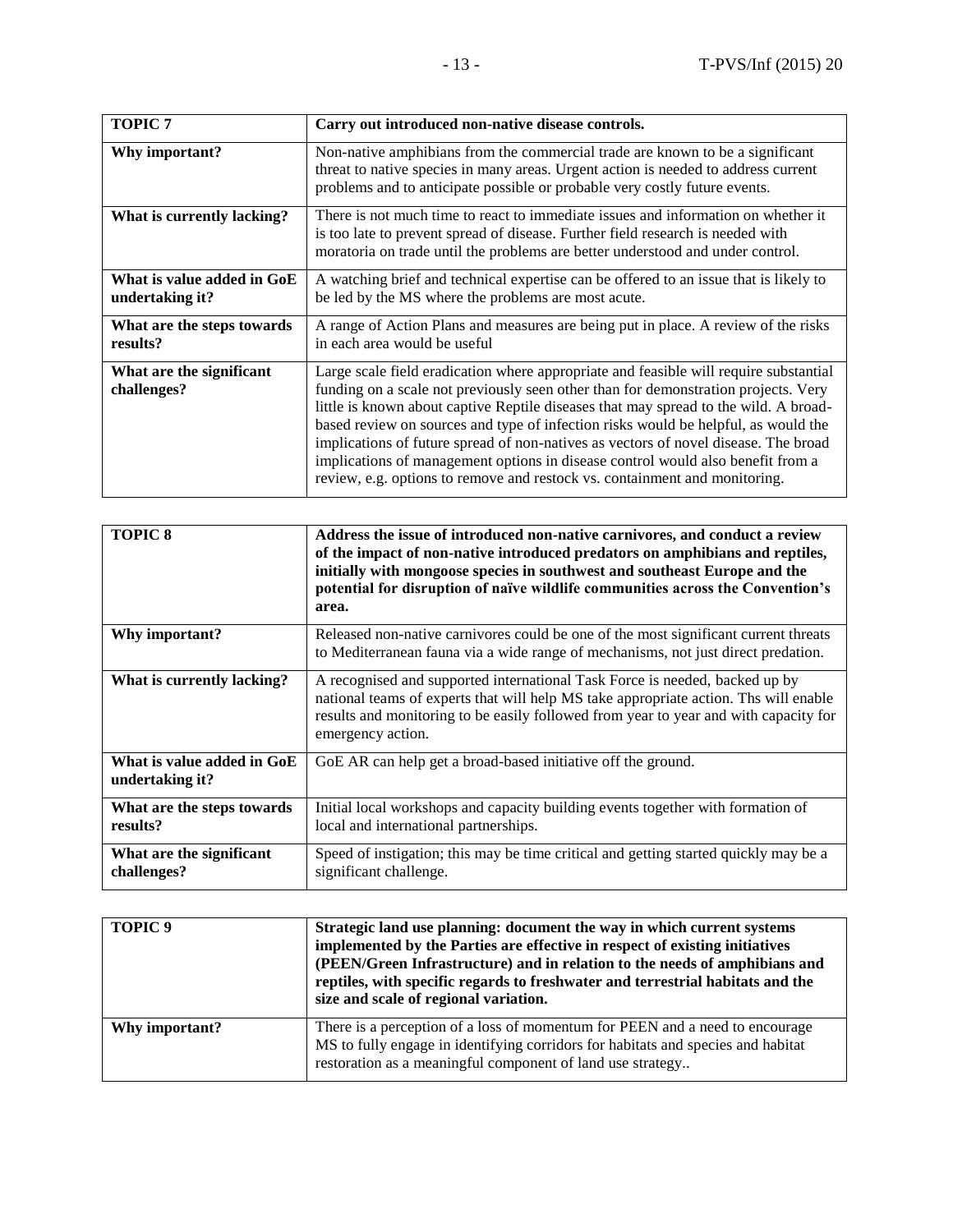| What is currently lacking? | Agreement on a consistent approach and redirection of agri-incentives towards well<br>planned and co-ordinated programmes rather than ad-hoc activities of low nature<br>conservation value. |
|----------------------------|----------------------------------------------------------------------------------------------------------------------------------------------------------------------------------------------|
| What is value added in GoE | Effort requires a broad-based development and support from a group such as the                                                                                                               |
| undertaking it?            | GoE AR, at least in its early stages.                                                                                                                                                        |
| What are the steps towards | Develop a clear proposal from the existing materials and identify gaps and                                                                                                                   |
| results?                   | opportunities. Seek support from a wide range of stakeholders and ask MS to                                                                                                                  |
|                            | clarify their views and ambitions.                                                                                                                                                           |
| What are the significant   | Presenting the opportunity to MS in a way that develops engagement, perhaps                                                                                                                  |
| challenges?                | building up core support from focal groups of MS with related issues and a report                                                                                                            |
|                            | that demonstrates the opportunities.                                                                                                                                                         |

| <b>TOPIC 10:</b>                              | The future of Ecological mitigation, compensation and offsetting practices,<br>using herpetofauna as a reference.                                                                                                                                                 |
|-----------------------------------------------|-------------------------------------------------------------------------------------------------------------------------------------------------------------------------------------------------------------------------------------------------------------------|
| Why important?                                | Research has shown that nature conservation mitigation practice needs better<br>standards, monitoring and enforcement. Several MS are looking to relate economic<br>practices with innovative solutions but basic principles have not been established.           |
| What is currently lacking?                    | The need to relate current policies and practices in a manner that is shown to work<br>and that is well supported and sustainable. Credible pilot projects relating to<br>landscape-scale delivery would assist.                                                  |
| What is value added in GoE<br>undertaking it? | The species-habitat approach of the Convention is often overlooked and early<br>inclusion will help to form realistic and meaningful targets that ensure that<br>initiatives are successful.                                                                      |
| What are the steps towards<br>results?        | An overview document would give better understanding and guidance for potential<br>partners and stakeholders. Direction and enthusiasm towards a carefully designed<br>and meaningful process should help to initiate effective national strategies.              |
| What are the significant<br>challenges?       | There is already a large degree of scepticism toward mitigation, compensation and<br>offsetting including its use in other continents. A coherent Vision is required that<br>appears credible and linked to existing mainstream policy objectives and strategies. |

| <b>TOPIC 11</b>                               | Undertake a specialist analysis of sea turtle conservation priorities                                                                                                                                                                                                                                                 |
|-----------------------------------------------|-----------------------------------------------------------------------------------------------------------------------------------------------------------------------------------------------------------------------------------------------------------------------------------------------------------------------|
| Why important?                                | While results of long-term demographic sea turtle studies may help clarify<br>priorities, there is a need for multiple precautionary actions at a dozen or more<br>locations around the Mediterranean and at many locations on the south<br>Mediterranean beyond the CoE area, where CoE MS do or may have influence. |
| What is currently lacking?                    | Despite the dedicated work of many volunteers the number of infringements<br>including development of relatively undisturbed sea turtle nesting, feeding and<br>overwintering habitat remains at a worrying level in several if not many locations.                                                                   |
| What is value added in GoE<br>undertaking it? | GoE membership can provide an international fora to compliment the work of<br>specialist Sea Turtle groups and to further identify the most pressing cases.                                                                                                                                                           |
| What are the steps towards<br>results?        | This need not be a huge agenda item $-$ more of a watching brief, including cases<br>where other threatened reptiles may be present in threatened coastal beach/lagoon<br>habitats.                                                                                                                                   |
| What are the significant<br>challenges?       | Determining national monitoring methods for MS reporting and producing a<br>checklist.                                                                                                                                                                                                                                |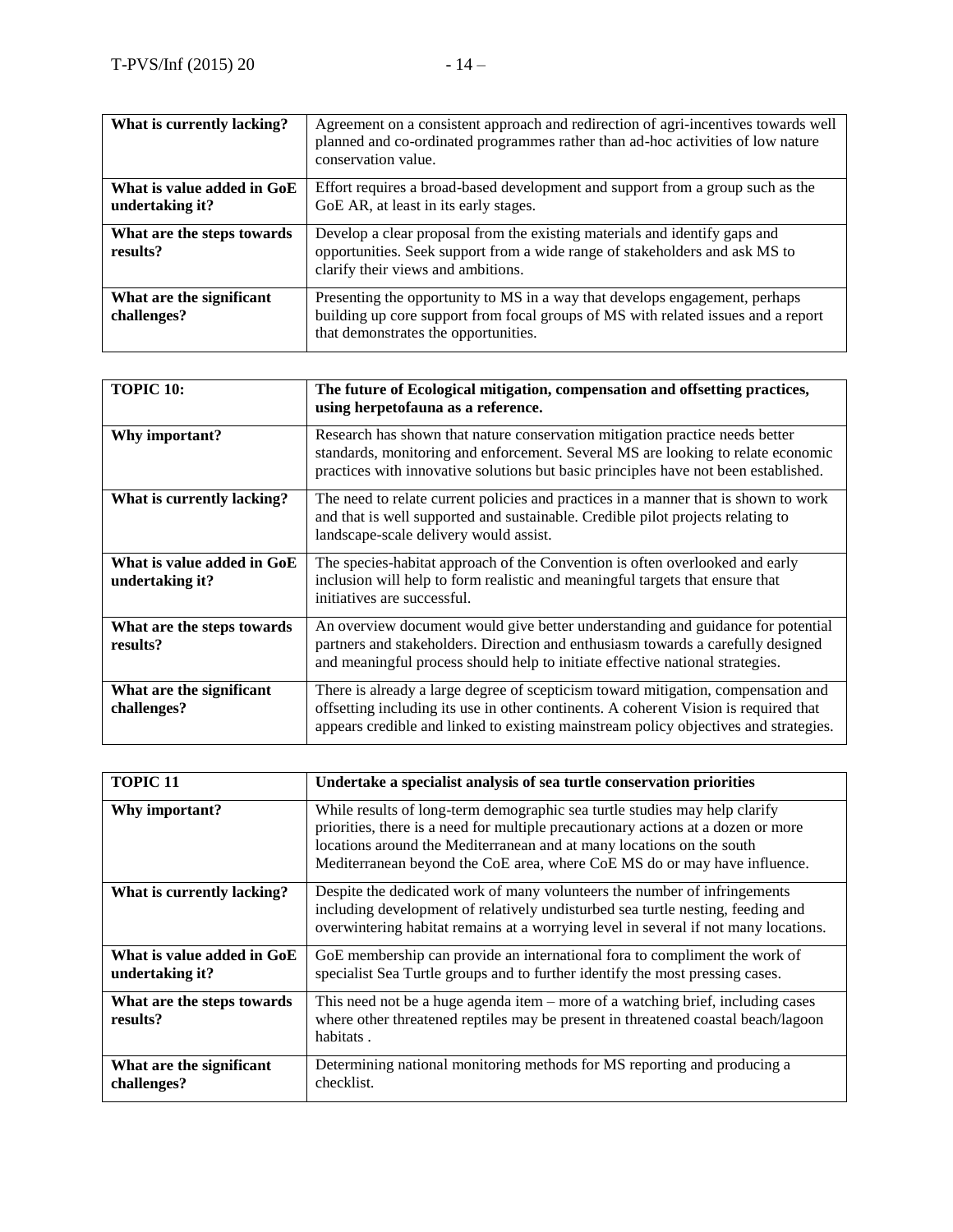## **5. INITIAL PRIORITY ACTIONS SELECTED FOR THE BERN CONVENTION GROUP OF EXPERTS ON AMPHIBIANS AND REPTILES**

## **1. Carry out monitoring and surveillance of herpetofauna across the Bern Convention area**

This would also be complementary to the undertaking of topic no. 3. Countries with well-developed methods might consider to sharing support, expertise and know-how with one or more country that has more recently joined the Convention.

## **2. Continue the monitoring of implementation of relevant past recommendations and Action Plans, and call on the Standing Committee to encourage Parties with good experiences to share them through reporting.**

At the GoE AR 8th meeting the principle of the need for monitoring of such progress was established but the exact method was something the secretariat would need to consider further – the Bern Convention online facility was already available if it was decided that it was appropriate.

## **3. Proceed to the identification and designation of Important Herpetofauna Areas (IHA) within and beyond the boundaries of the existing Natura 2000 and Emerald (including candidate) sites.**

The development of a new programme would require the collaboration of MS representatives via the Groups of Experts and probably some central funding to ensure consistent outputs/IT components and close involvement of NGO.

## **4. Elaborate or endorse a set of basic principles common to all Parties to avoid or reduce the impact of transport defragmentation in Europe [on herpetofauna]. These principles would mainly focus on how to develop safer roads, avoiding defragmentation, and avoiding the implementation of incorrect mitigation measures.**

The matter may be referred to the NGO Infra Eco Network Europe (IENE) who are experts in this field and members of the GoE PAEN, perhaps with a presentation to the membership regarding the work of the European Network for the Protection of Amphibians and Reptiles in Transport Systems (ENPARTS).

## **5. Review the impact of alien predators on amphibian and reptiles. (This task is to be implemented in cooperation and with the assistance of the Group of Experts on IAS);**

Presumably a joint working group or task force might be established to help take this forward.

## **6. Where possible and if the expertise is available within the Group of Experts, address pending taxonomic issues.**

*Group of experts AR requests to the Standing Committee:*

- *- To adopt and urgently implement the Draft Recommendation on the prevention and control of the Batrachochytrium salamandrivorans (Bs) chytrid fungus. The Group of Experts offers its expertise for the preparation and setting-up of a shared protocol for monitoring the spread of Bs disease in view of the implementation of common regional strategies.*
- *- Invite Parties concerned by the spread of Batrachochytrium dendrobatidis (Bd) chytrid fungus to urgently implement monitoring programmes of populations' trends and Bd infections at national level.*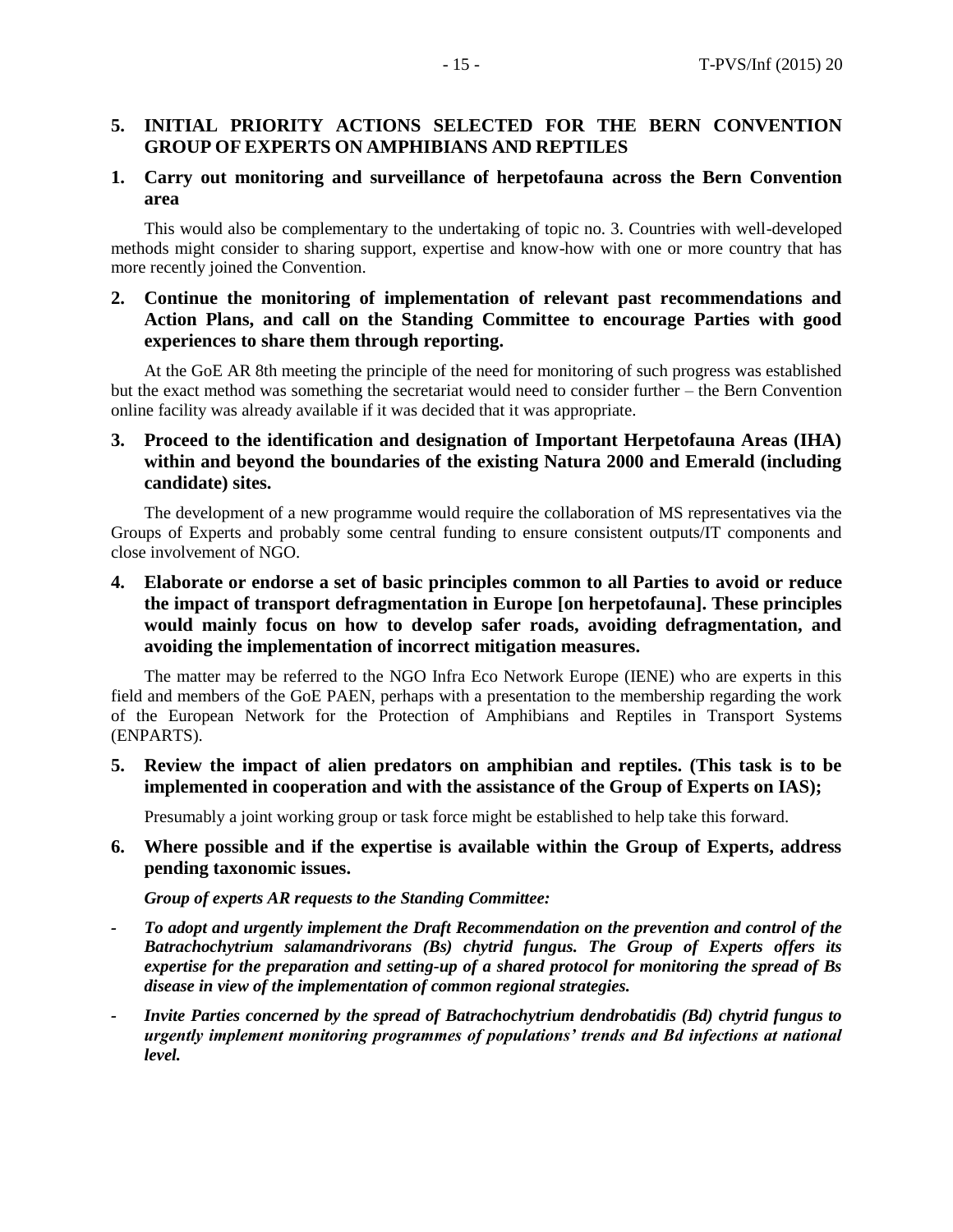- *- Ask Bosnia and Herzegovina, Croatia, and Montenegro to address, as a matter of urgency, the actions recommended under Recommendation No.140 (2009) on the control of the small Indian mongoose (Herpestes auropunctatus) in Southeast Europe. The Group offers its expertise for conducting a regular monitoring of the implementation of this Recommendation at its meetings.*
- *Invite Azerbaijan to provide information in relation to the development of ski resorts, and Armenia, Georgia, and Turkey in relation to hydropower development and water dams that may have a negative impact on herpetofauna.*
- *- Convene further meetings of the Group of Experts on Amphibians and Reptiles on a more regular basis.*

#### **SELECTED BIBLIOGRAPHY**

- Bonnin, M. 2008. Les corridors écologiques, Vers un troisième temps du droit de la conservation de la nature, collection Droit du patrimoine culturel et naturel, L'Harmattan, [In French].
- Bonnin, M., A. Bruszik, B. Delbaere, H. Lethier, D. Richard, S. Rientjes, G. van Uden, and A.
- Terry. 2007. The Pan-European Ecological Network: taking stock. Nature and Environment, No. 146. Council of Europe: Strasbourg.
- Corbett, K.F. (1986) Biogenetic Reserves for Threatened Species of Herpetofauna in Western Europe. Studies in Herpetology, Rocek Z. (ed.) pp 727-730 ,Prague
- Corbett, K.F. (Ed.) 1989 Conservation of European Reptiles and Amphibians. On behalf SEH Conservation Committee, Christopher Helm, London, 274pp.
- Corbett, K.F. (Ed.) 1996 Conservation Committee Report Amphibia/Reptilia SEH News 426-428.
- Council of Europe 2010 Convention on the Conservation of European Wildlife and Natural Habitats. Group of Experts on Protected Areas and Ecological Networks. Biogeographical Regions Map. T-PVS/PA (2010) 14
- Council of Europe 1996 Report of the Convention on the Conservation of European Wildlife and Natural Habitats. 15th meeting 22-2 January 1996. Strasbourg [s:TPVS96\tpvs23E.96]
- Council of Europe 1998 Recommendation No. 70. On the conservation of the great crested newt Triturus cristatus in Orton Brick Pit (United Kingdom) Strasbourg
- Council of Europe 1998 Amphibians and Reptiles. Conservation management of species and habitats. Planning and Management Series, No. 4 Council of Europe, Strasbourg.
- Council of Europe 2001 Standing Committee Report of the Meeting. Report of the Convention on the conservation of European Wildlife and natural habitats. 21st meeting, 26-30 November 2001. Strasbourg T-PVS2001\tpvs 89 Strasbourg
- Council of Europe 2006 General Action Plan for Crested newt Species complex in Europe published T-PVS/Inf (2006) 17, Strasbourg.
- Council of Europe 2006 General Action Plan for Crested newt Species complex in Europe published T-PVS/Inf(2006) 17 Strasbourg.
- Council of Europe 2011 Implementation of Recommendation No. 119 (2006) on the conservation of certain endangered species of amphibian and reptiles in Europe. REPORT BY THE GOVERNMENTS T-PVS/Files (2011) 28. Strasbourg
- Council of Europe 2012 Manual on human rights and the environment 2nd edition 2012 Council of Europe, Strasbourg.
- Cox, N.A. & H.J. Temple, 2009. European Red List of Amphibians. Luxembourg: Office for Official. Publications of the European Communities.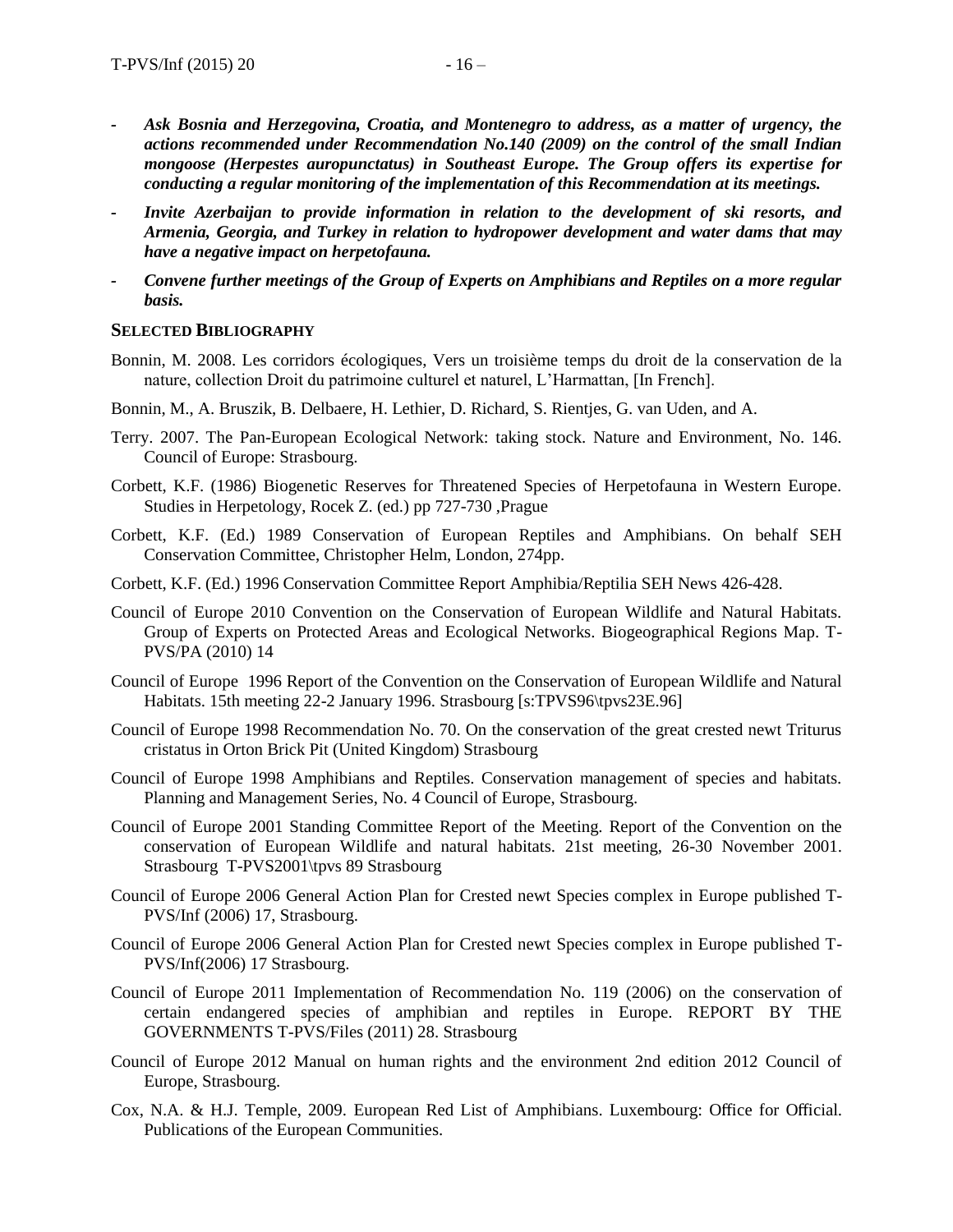- Edgar, P. & D.R. Bird 2007a Action Plan for the Conservation of the Crested Newt Triturus cristatus Species Complex in Europe. The Herpetological Conservation Trust, Bournemouth. 35 pp.
- Edgar, P.& D.R. Bird 2007b Action Plan for the Conservation of the Italian Agile Frog (Rana latastei) in Europe. The Herpetological Conservation Trust, Bournemouth. 23 pp.
- Edgar, P. & D.R. Bird 2007c Action Plan for the Conservation of the Sand Lizard (Lacerta agilis) in Northwest Europe. The Herpetological Conservation Trust, Bournemouth. 23 pp.
- Edgar, P. & D.R. Bird 2007d Action Plan for the Conservation of the Aesculapian Snake (Zamenis longissimus) in Europe. The Herpetological Conservation Trust, Bournemouth. 23 pp.
- Edgar, P. & D.R. Bird 2007e: Action Plan for the Conservation of the Meadow Viper (Vipera ursinii) in Europe. The Herpetological Conservation Trust, Bournemouth. 38 pp.
- European Commission 2011 Our life assurance, our natural capital: an EU biodiversity strategy to 2020. Communication from the commission to the European parliament, the Council, the economic and social committee and the committee of the regions. Brussels, 3.5.2011 [540/541 final]
- European Herpetological Society 1993 The positive role of the Bern Convention in progressing Herpetofaunal Conservation in Europe. Report to the 13th meeting of the Bern Convention Standing committee T-PVS(93)42 Strasbourg.
- Gregory Jones, G. 2012 The Habitats Directive: A Developer's Obstacle Course? Hart, Oxford.
- Hadley, M. (Ed.) 2000 Solving the Puzzle: the Ecosystem Approach and Biosphere Reserves. UNESCO, Paris.
- Honegger, R. 1978 Threatened amphibians and reptiles in Europe. Nature and Environment Series, Strasbourg, 15: pp. 123.
- Honegger R. E. 1981, Handbuch der Reptilien und Amphibien Europas. Suppl. Vol. Threatened Amphibians and Reptiles in Europe, Akad. Verlagsgesellschaft, Wiesbaden. [In German]
- IEEP and Milieu 2013 The guide to multi-benefit cohesion policy investments in nature and green infrastructure. Report for the European Commission. Brussels.
- Koester, V. 2004 The Bern Convention and I. Naturopa No 101, Council of Europe magazine.
- Pritchard, D.E. 2000 Review of the Case File System. T-PVS (2000)16 revised
- Rudge, A.J.B. (Ed.) 1984 Conservation of species of wild flora and vertebrate fauna threatened in the community Volume 1. Commission of the European Communities. Luxembourg
- Silva J. P., Toland, J., Jones, W. Eldridge, J. Hudson, T. and E. O'Hara, 2009. LIFE and Europe's reptiles and amphibians: Conservation in practice. European Commission Environment Directorate-General, Luxembourg: Office for Official Publications of the European Communities, ISBN 978-92-79- 12567-6 ISSN 1725-5619
- Stumpel A.H.P. 2008 Publications of the Conservation Committee of SHE. Unpub manuscript. 5 pp
- Stumpel A. H. P. and Corbett K. F. 2003, Manual for Compilers. Identifying Important Herpetofaunal Areas in Europe. Phase 1. Species Accounts. Report No. 821, Alterra, Wageningen.
- Stumpel, A.H.P. and Edgar, P. 2004 Important Herpetofaunal Areas in Europe. Interim Report. Alterra, Green World Research, Wageningen, The Netherlands
- Stumpel , A.H.P. and Corbett, K.F. 2005 Mapping Important Herpetofaunal Areas in Northern Europe. Herpetologia Petropolitana in Ananjeva N. And O.Tsinenko (eds.),pp 272-274 Vol 12 (2005): Supplement: Proceedings of the 12th Ordinary General Meeting of the Societas Europaea Herpetologica